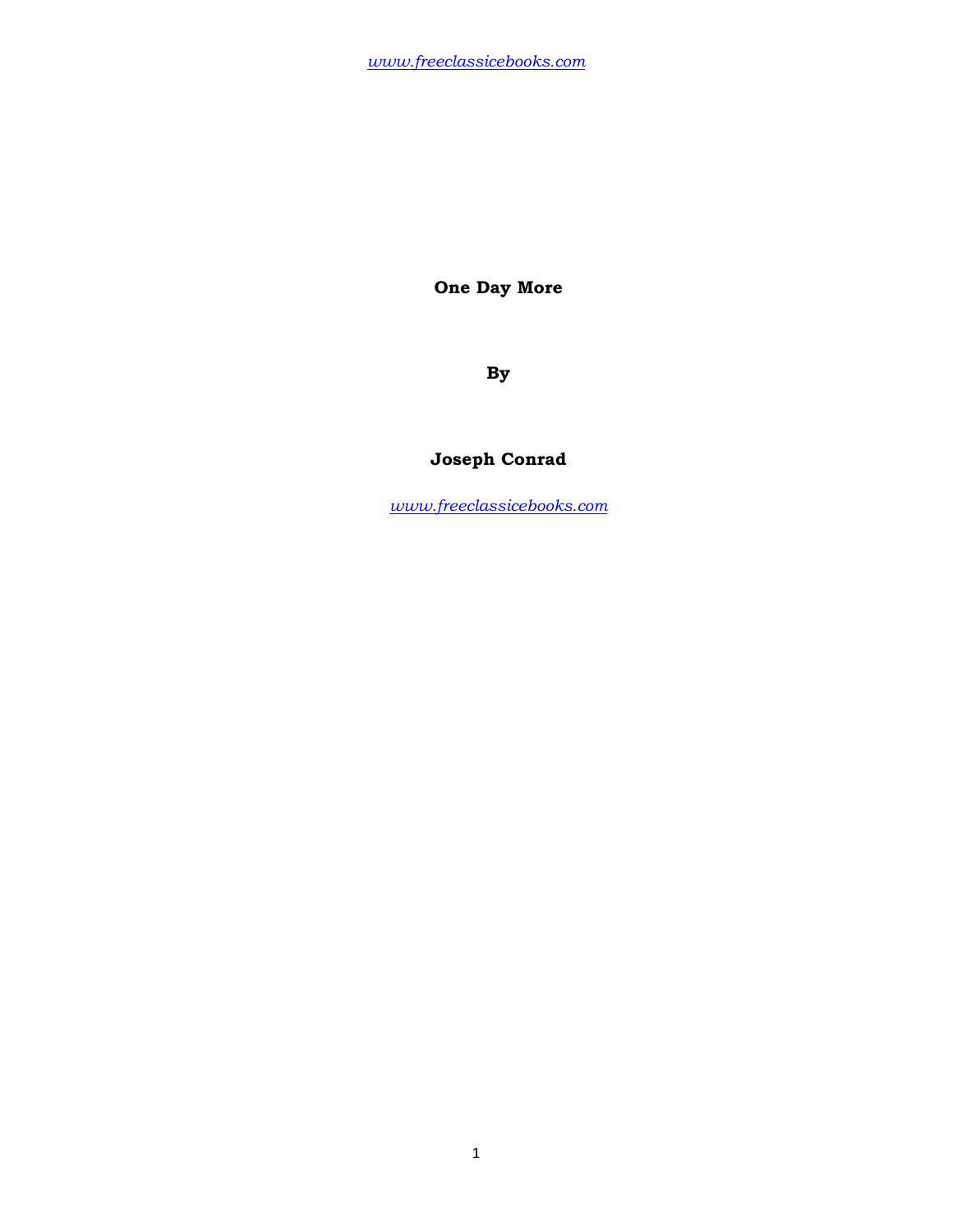# **Contents**

| 14 |
|----|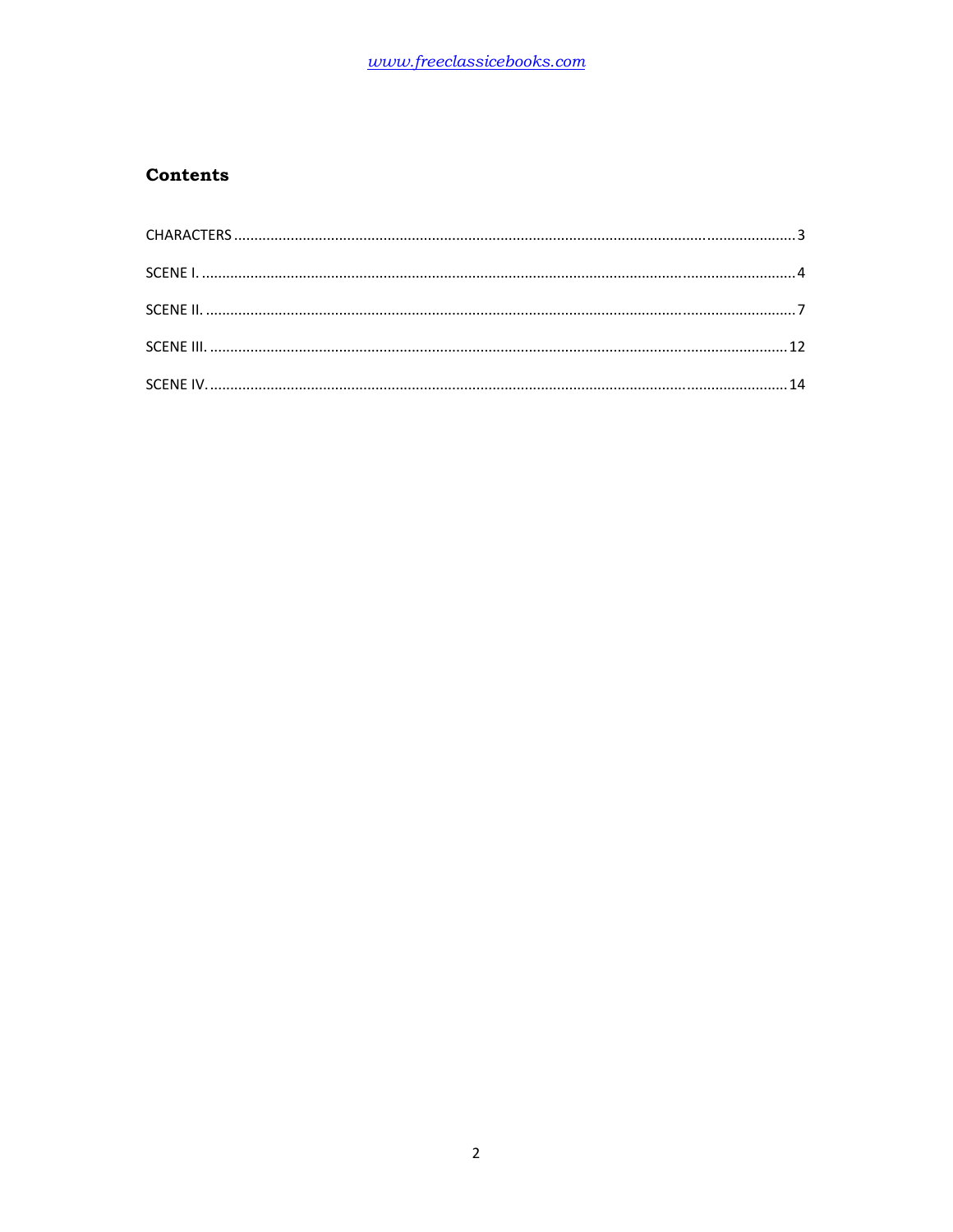## **CHARACTERS**

Captain Hagberd (a retired coasting skipper).

Josiah Carvil (formerly a shipbuilder--a widower--blind).

Harry Hagberd (son of Captain Hagberd, who as a boy ran away from home).

A Lamplighter.

Bessie Carvil (daughter of Josiah Carvil).

### **SCENE**

A small sea port.

To rights two yellow brick cottages belonging to Captain Hagberd, one inhabited by himself the other by the Carvils. A lamp-post in front. The red roofs of the town in the background. A sea-wall to left.

Time: The present-early autumn, towards dusk.

ONE DAY MORE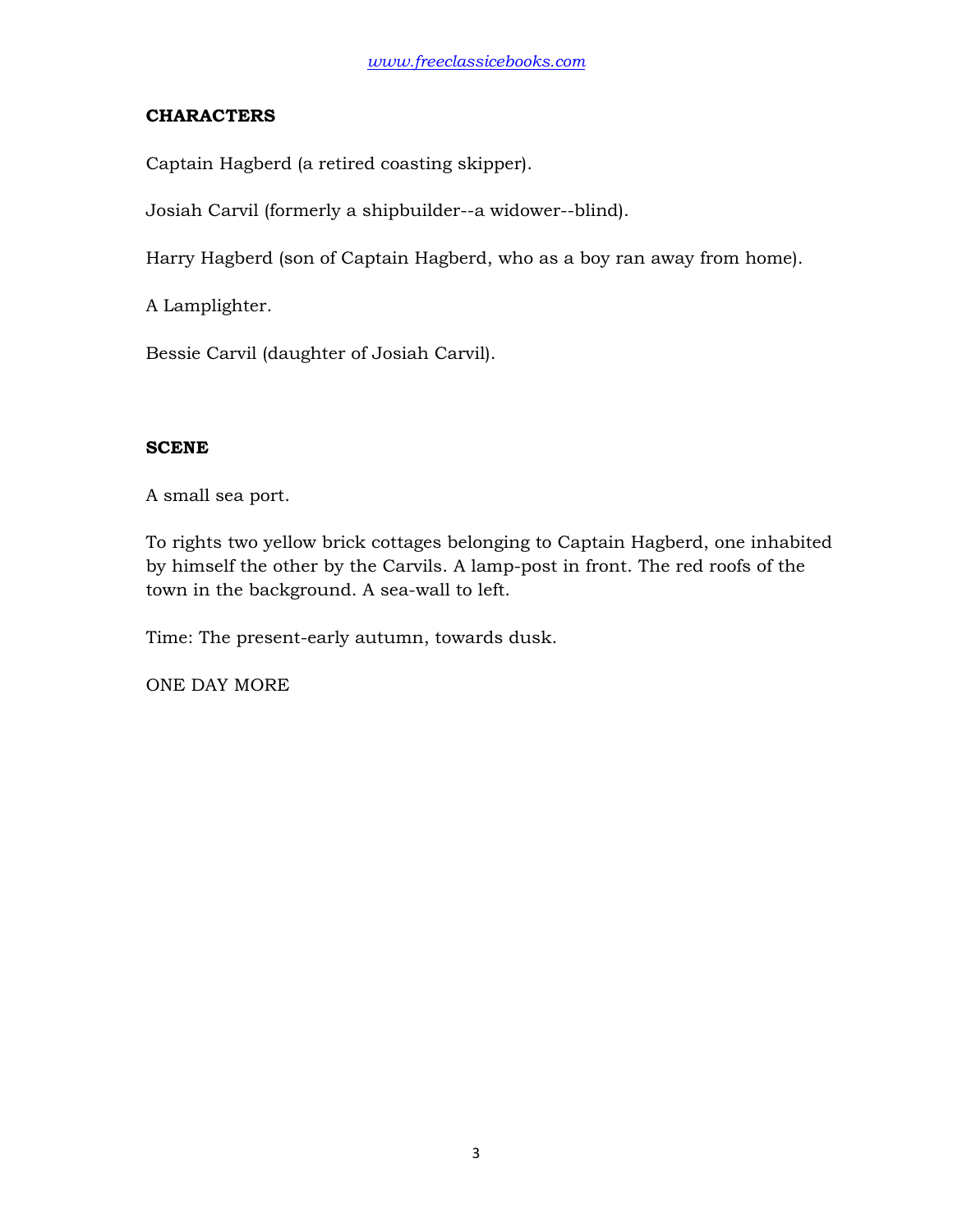#### **SCENE I.**

CURTAIN RISES DISCLOSING CARVIL and Bessie moving away from sea-wall. Bessie about twenty-five. Black dress; black straw hat. A lot of mahoganycoloured hair loosely done up. Pale face. Full figure. Very quiet. Carvil, blind, unwieldy. Reddish whiskers; slow, deep voice produced without effort. Immovable, big face.

Carvil (Hanging heavily on Bessie's arm). Careful! Go slow! (Stops; Bessie waits patiently.) Want your poor blind father to break his neck? (Shuffles on.) In a hurry to get home and start that everlasting yarn with your chum the lunatic?

Bessie. I am not in a hurry to get home, father.

Carvil. Well, then, go steady with a poor blind man. Blind! Helpless! (Strikes the ground with his stick.) Never mind! I've had time to make enough money to have ham and eggs for breakfast every morning--thank God! And thank God, too, for it, girl. You haven't known a single hardship in all the days of your idle life. Unless you think that a blind, helpless father-------

Bessie. What is there for me to be in a hurry for?

Carvil. What did you say?

Bessie. I said there was nothing for me to hurry home for.

Carvil. There is, tho'. To yarn with a lunatic. Anything to get away from your duty.

Bessie. Captain Hagberd's talk never hurt you or anybody else.

Carvil. Go on. Stick up for your only friend.

Bessie. Is it my fault that I haven't another soul to speak to?

Carvil (Snarls). It's mine, perhaps. Can I help being blind? You fret because you want to be gadding about--with a helpless man left all alone at home. Your own father too.

Bessie. I haven't been away from you half a day since mother died.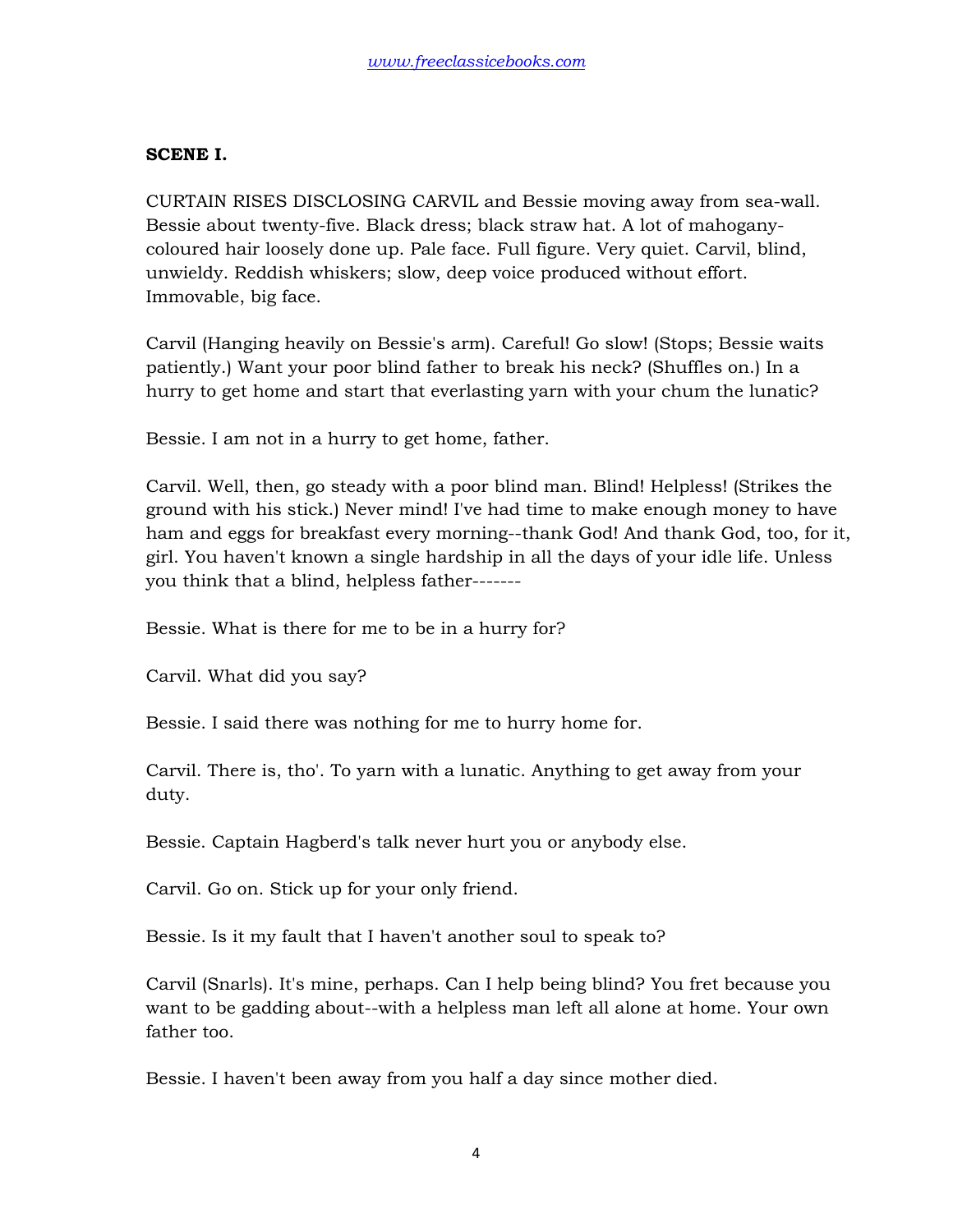Carvil (Viciously). He's a lunatic, our landlord is. That's what he is. Has been for years--long before those damned doctors destroyed my sight for me. (Growls angrily, then sighs.)

Bessie. Perhaps Captain Hagberd is not so mad as the town takes him for.

Carvil. (Grimly). Don't everybody know how he came here from the North to wait till his missing son turns up--here--of all places in the world. His boy that ran away to sea sixteen years ago and never did give a sign of life since! Don't I remember seeing people dodge round corners out of his way when he came along High Street. Seeing him, I tell you. (Groan.) He bothered everybody so with his silly talk of his son being sure to come back home--next year--next spring--next month------. What is it by this time, hey?

Bessie. Why talk about it? He bothers no one now.

Carvil. No. They've grown too fly. You've got only to pass a remark on his sailcloth coat to make him shut up. All the town knows it. But he's got you to listen to his crazy talk whenever he chooses. Don't I hear you two at it, jabber, jabber, mumble, mumble------

Bessie. What is there so mad in keeping up hope?

Carvil (Scathing scorn). Not mad! Starving himself to lay money by--for that son. Filling his house with furniture he won't let anyone see--for that son. Advertising in the papers every week, these sixteen years--for that son. Not mad! Boy, he calls him. Boy Harry. His boy Harry. His lost boy Harry. Yah! Let him lose his sight to know what real trouble means. And the boy--the man, I should say--must 've been put away safe in Davy Jones's locker for many a year--drowned--food for fishes--dead.... Stands to reason, or he would have been here before, smelling around the old fool's money. (Shakes Bessie's arm slightly.) Hey?

Bessie. I don't know. May be.

Carvil (Bursting out). Damme if I don't think he ever had a son.

Bessie. Poor man. Perhaps he never had.

Carvil. Ain't that mad enough for you? But I suppose you think it sensible.

Bessie. What does it matter? His talk keeps him up.

Carvil. Aye! And it pleases you. Anything to get away from your poor blind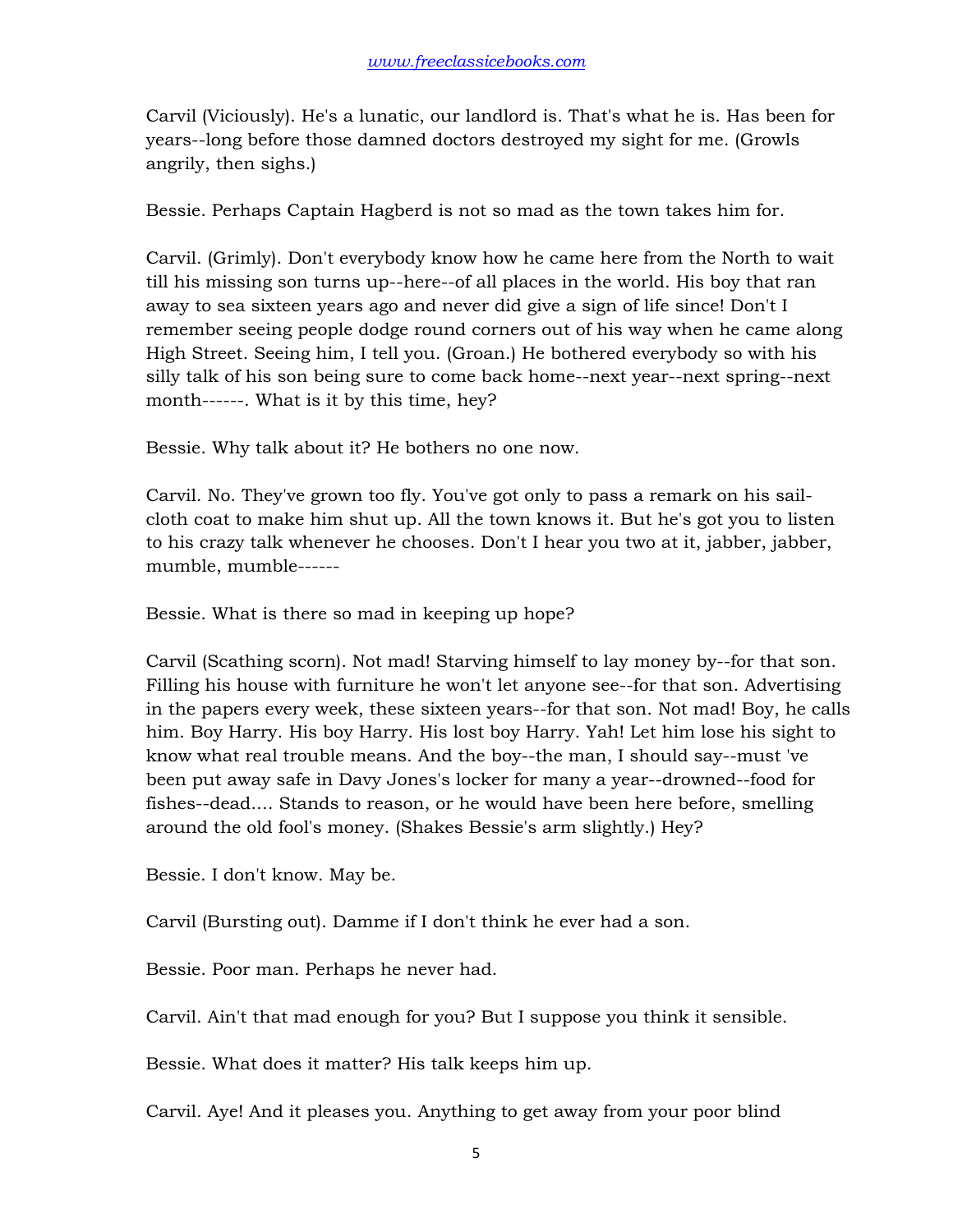father.... Jabber, jabber--mumble, mumble--till I begin to think you must be as crazy as he is. What do you find to talk about, you two? What's your game?

(During the scene Carvil and Bessie have crossed stage from L. to R. slowly with stoppages.)

Bessie. It's warm. Will you sit out for a while?

Carvil (Viciously). Yes, I will sit out. (Insistent.) But what can be your game? What are you up to? (They pass through garden gate.) Because if it's his money you are after-------

Bessie. Father! How can you!

Carvil (Disregarding her). To make you independent of your poor blind father, then you are a fool. (Drops heavily on seat.) He's too much of a miser to ever make a will--even if he weren't mad.

Bessie. Oh! It never entered my head. I swear it never did.

Carvil. Never did. Hey! Then you are a still bigger fool.... I want to go to sleep! (Takes off' his hat, drops it on ground, and leans his head back against the wall.)

Bessie. And I have been a good daughter to you. Won't you say that for me?

Carvil (Very distinctly). I want--to--go--to--sleep. I'm tired. (Closes his eyes.)

(During that scene Captain Hagberd has been seen hesitating at the back of stage, then running quickly to the door of his cottage. He puts inside a tin kettle (from under his coat) and comes down to the railing between the two gardens stealthily).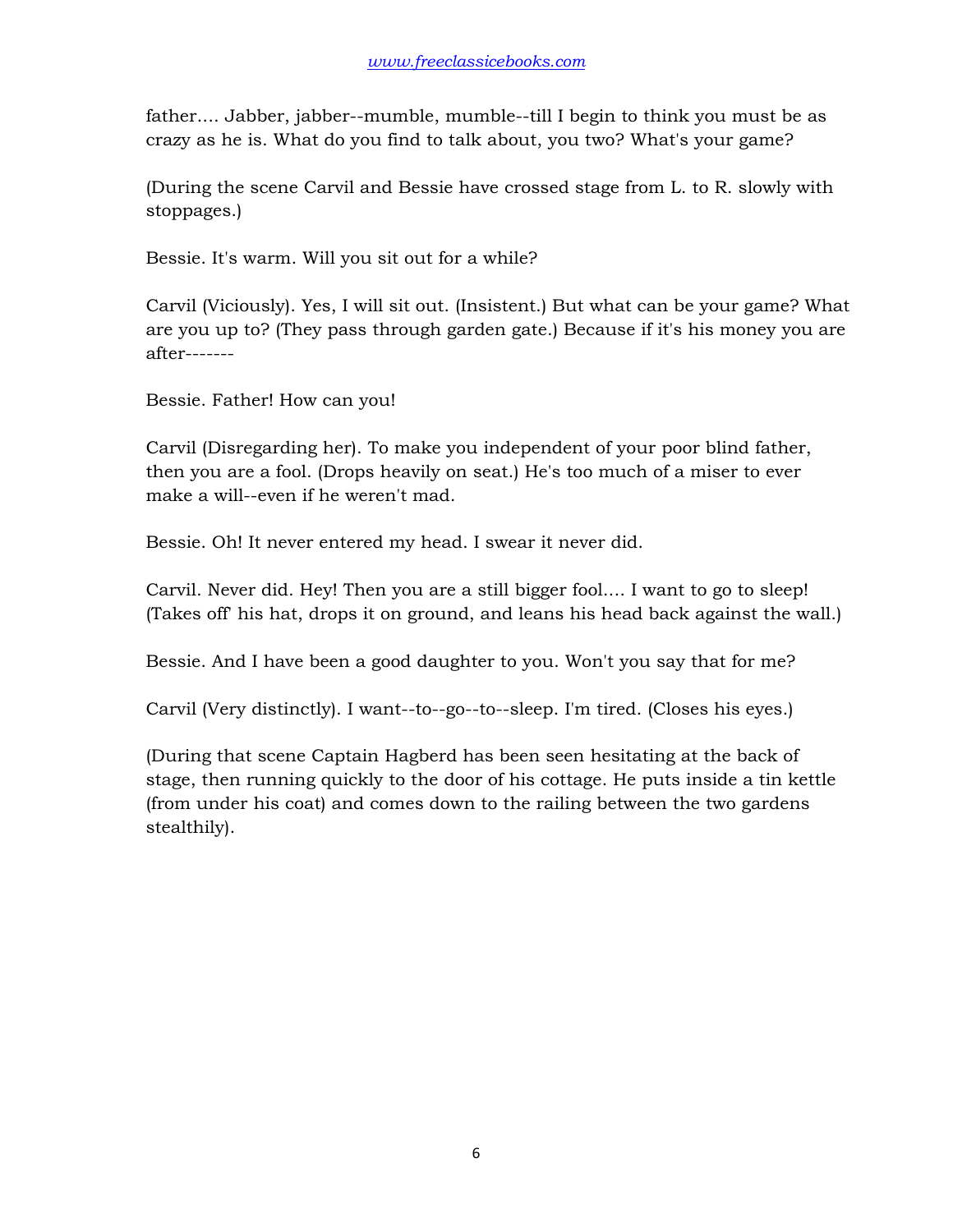#### **SCENE II.**

Carvil seated. Bessie. Captain Hagberd (white beard, sail-cloth jacket).

Bessie (Knitting). You've been out this afternoon for quite a long time, haven't you?

Capt. Hagberd (Eager). Yes, my dear. (Slily) Of course you saw me come back.

Bessie. Oh, yes. I did see you. You had something under your coat.

Capt. H. (Anxiously). It was only a kettle, my dear. A tin water-kettle. I am glad I thought of it just in time. (Winks, nods.) When a husband gets back from his work he needs a lot of water for a wash. See? (Dignified.) Not that Harry'll ever need to do a hand's turn after he comes home... (Falters--casts stealthy glances on all sides).... tomorrow.

Bessie (Looks up, grave). Captain Hagberd, have you ever thought that perhaps your son will not. . .

Capt. H. (Paternally). I've thought of everything, my dear--of everything a reasonable young couple may need for housekeeping. Why, I can hardly turn about in my room up there, the house is that full. (Rubs his hands with satisfaction.) For my son Harry--when he comes home. One day more.

Bessie (Flattering). Oh, you are a great one for bargains. (Captain Hagberd delighted.) But, Captain Hagberd--if--if--you don't know what may happen--if all that home you've got together were to be wasted--for nothing--after all. (Aside.) Oh, I can't bring it out.

Capt. H. (Agitated; flings arms up, stamps feet; stuttering). What? What d'ye mean? What's going to happen to the things?

Bessie (Soothing). Nothing! Nothing! Dust--or moth--you know. Damp, perhaps. You never let anyone into the house . . .

Capt. H. Dust! Damp! (Has a throaty, gurgling laugh.) I light the fires and dust the things myself. (Indignant.) Let anyone into the house, indeed! What would Harry say! (Walks up and down his garden hastily with tosses, jings, and jerks of his whole body.)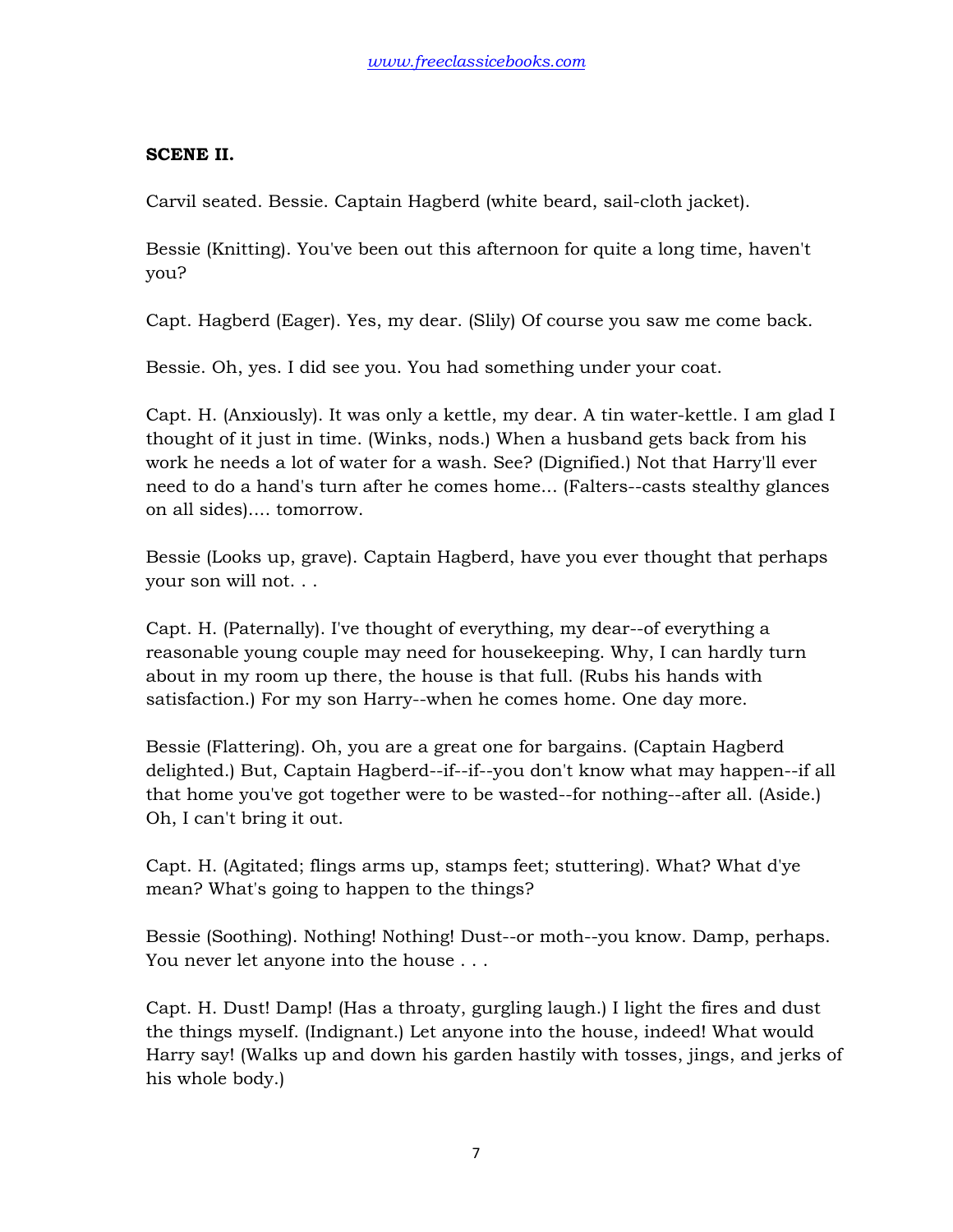Bessie (With authority.) Now, then, Captain Hagberd! You know I won't put up with your tantrums. (Shakes finger at him.)

Capt. H. (Subdued, but still sulky, with his back to her). You want to see the things. That's what you're after. Well, no, not even you. Not till Harry has had his first look.

Bessie. Oh, no! I don't. (Relenting.) Not till you're willing. (Smiles at Capt. H., who has turned half round already!) You mustn't excite yourself. (Knits.)

Capt. H. (Condescending). And you the only sensible girl for miles and miles around. Can't you trust me? I am a domestic man. Always was, my dear. I hated the sea. People don't know what they let their boys into when they send them to sea. As soon make convicts of them at once. What sort of life is it? Most of your time you don't know what's going on at home. (Insinuating.) There's nothing anywhere on earth as good as a home, my dear. (Pause.) With a good husband...

Carvil (Heard from his seat fragmentarily). There they go... jabber, jabber... mumble, mumble. (With a groaning effort?) Helpless!

Capt. H. (Mutters). Extravagant ham and eggs fellow. (Louder.) Of course it isn't as if he had a son to make a home ready for. Girls are different, my dear. They don't run away, my dear, my dear. (Agitated.)

Bessie (Drops her arms wearily). No, Captain Hagberd--they don't.

Capt. H. (Slowly). I wouldn't let my own flesh and blood go to sea. Not I.

Bessie. And the boy ran away.

Capt. H. (A little vacantly). Yes, my only son Harry. (Rouses himself.) Coming home to-morrow.

Bessie (Speaks softly). Sometimes, Captain Hagberd, a hope turns out false.

Capt. H. (Uneasy). What's that got to do with Harry's coming back?

Bessie. It's good to hope for something. But suppose now-------(Feeling her way.) Yours is not the only lost son that's never...

Capt. H. Never what! You don't believe he's drowned. (Crouches, glaring and grasping the rails.)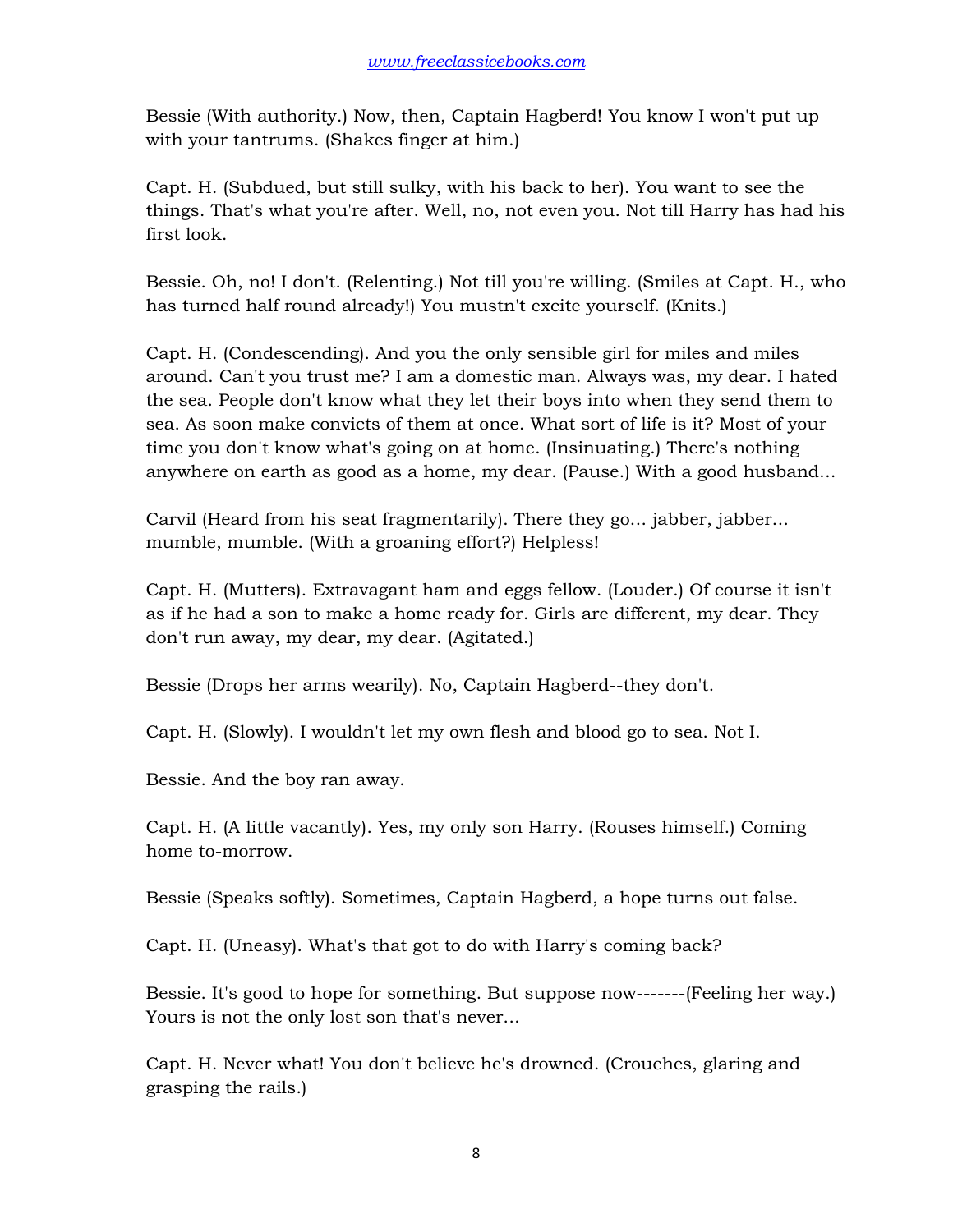Bessie (Frightened, drops knitting). Captain Hagberd--don't. (Catches hold of his shoulders over the railings?) Don't--my God! He's going out of his mind! (Cries.) I didn't mean it! I don't know.

Capt. H. (Has backed away. An affected burst of laughter). What nonsense. None of us Hagberds belonged to the sea. All farmers for hundreds of years, (fraternal and cunning?) Don't alarm yourself, my dear. The sea can't get us. Look at me! I didn't get drowned. Moreover, Harry ain't a sailor at all. And if he isn't a sailor, he's bound to come back--to-morrow.

Bessie (Has been facing him; murmurs). No. I give it up. He scares me. (Aloud, sharply.) Then I would give up that advertising in the papers.

Capt. H. (Surprised and puzzled). Why, my dear? Everybody does it. His poor mother and I have been advertising for years and years. But she was an impatient woman. She died.

Bessie. If your son's coming, as--as you say--what's the good of that expense? You had better spend that half-crown on yourself. I believe you don't eat enough.

Capt. H. (Confused). But it's the right thing to do. Look at the Sunday papers. Missing relatives on top page--all proper. (Looks unhappy.)

Bessie (Tartly). Ah, well! I declare I don't know what you live on.

Capt. H. Are you getting impatient, my dear? Don't get impatient--like my poor wife. If she'd only been patient she'd be here. Waiting. Only one day more. (Pleadingly.) Don't be impatient, my dear.

Bessie. I've no patience with you sometimes.

Capt. H. (Flash of lucidity). Why? What's the matter? (Sympathetic.) You're tired out, my dear, that's what it is.

Bessie. Yes, I am. Day after day. (Stands listless, arms hanging down.)

Capt. H. (Timidly). House dull?

Bessie (Apathetic). Yes.

Capt. H. (As before). H'm. Wash, cook, scrub. Hey?

Bessie (As before). Yes.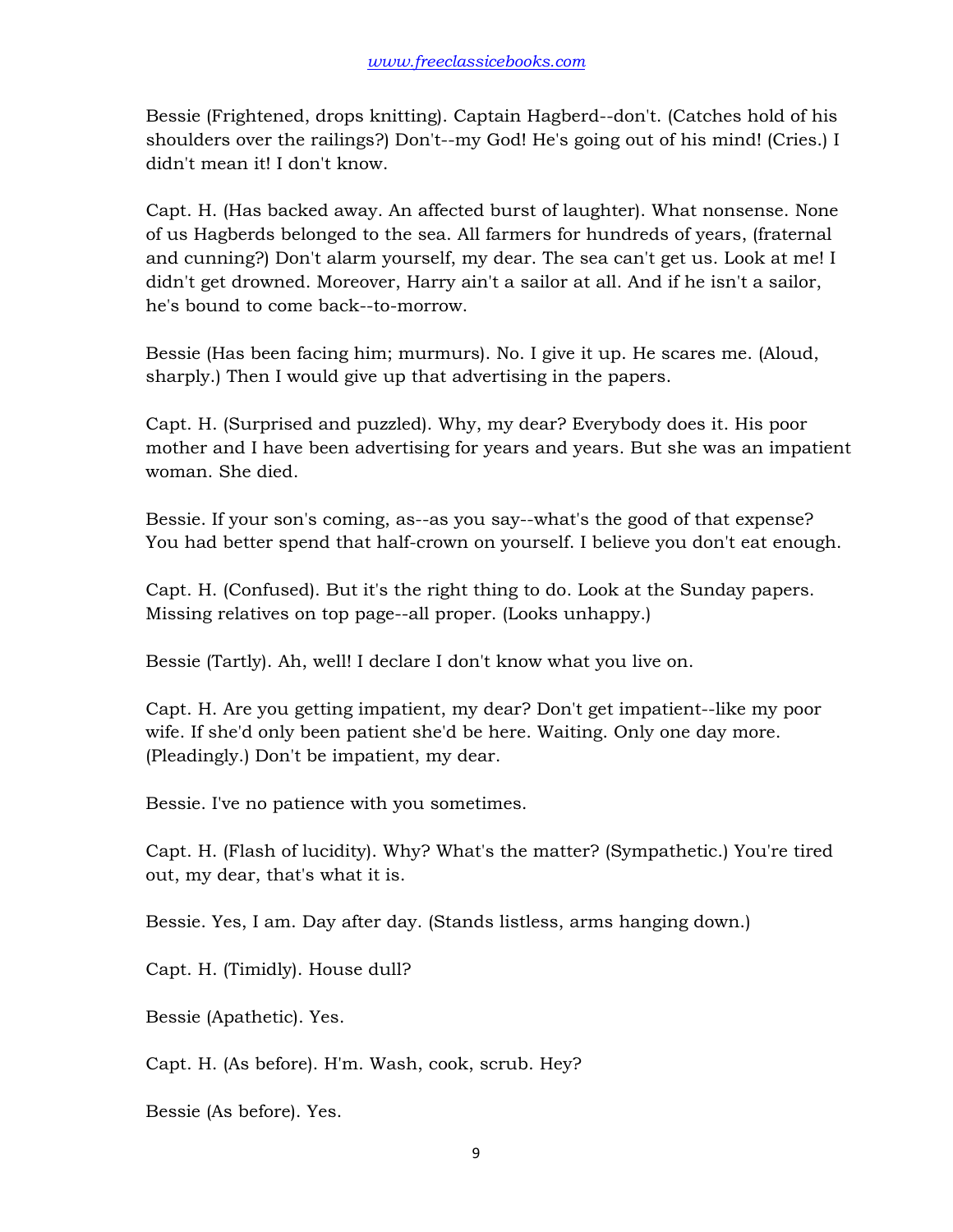Capt. H. (Pointing stealthily at the sleeping Carvil). Heavy?

Bessie. (In a dead voice). Like a millstone.

(A silence.)

Capt. H. (Burst of indignation). Why don't that extravagant fellow get you a servant?

Bessie. I don't know.

Capt. H. (Cheerily). Wait till Harry comes home. He'll get you one.

Bessie (Almost hysterical; laughs). Why, Captain Hagberd, perhaps your son won't even want to look at me--when he comes home.

Capt. H. (In a great voice). What! (Quite low.) The boy wouldn't dare. (Rising choler.) Wouldn't dare to refuse the only sensible girl for miles around. That stubborn jackanapes refuse to marry a girl like you! (Walks about in a fury.) You trust me, my dear, my dear, my dear. I'll make him. I'll--I'll -------- (Splutters.) Cut him off with a shilling.

Bessie. Hush! (Severe.) You mustn't talk like that. What's this? More of your tantrums?

Capt. H. (Quite humble). No, no--this isn't my tantrums--when I don't feel quite well in my head. Only I can't stand this... I've grown as fond of you as if you'd been the wife of my Harry already.

And to be told-------- (Cant restrain himself; shouts.)

Jackanapes!

Bessie. Sh--------! Don't you worry! (Wearily.)

I must give that up too, I suppose. (Aloud.) I didn't mean it, Captain Hagberd.

Capt. H. It's as if I were to have two children to-morrow. My son Harry--and the only sensible girl--------. Why, my dear, I couldn't get on without you. We two are reasonable together. The rest of the people in this town are crazy. The way they stare at you. And the grins--they're all on the grin. It makes me dislike to go out. (Bewildered.) It seems as if there was something wrong about--somewhere. My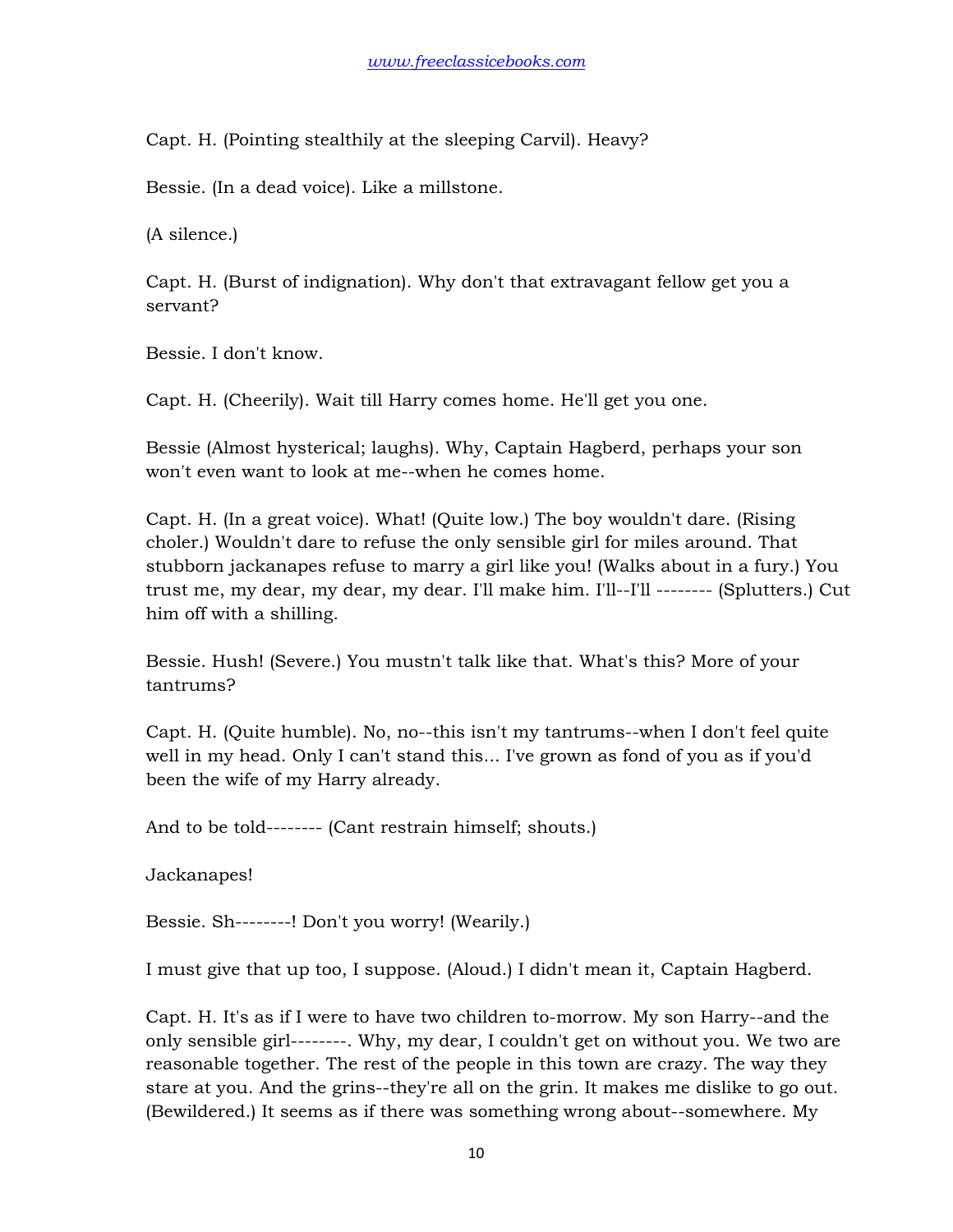dear, is there anything wrong--you who are sensible.. .

Bessie (Soothingly tender). No, no, Captain Hagberd. There is nothing wrong about you anywhere.

Carvil (Lying back). Bessie! (Sits up.) Get my hat, Bessie.... Bessie, my hat.... Bessie.... Bessie. ...

(At the first sound Bessie picks up and puts away her knitting. She walks towards him, picks up hat, puts it on his head).

Bessie, my... (Hat on head; shouting stops.) Bessie. (Quietly). Will you go in, now? Carvil. Help me up. Steady. I'm dizzy. It's the thundery weather. An autumn thunderstorm means a bad gale. Very fierce--and sudden. There will be shipwrecks to-night on our coast.

(Exit Bessie and Carvil through door of their cottage. It has fallen dusk.)

Capt. H. (Picks up spade). Extravagant fellow! And all this town is mad--perfectly mad. I found them out years ago. Thank God they don't come this way staring and grinning. I can't bear them. I'll never go again into that High Street. (Agitated.) Never, never, never. Won't need to after to-morrow. Never! (Flings down spade in passion.)

(While Hagberd speaks, the bow window of the Carvils is lit up, and Bessie is seen settling her father in a big armchair. Pulls down blind. Enter Lamplighter. Capt. H. picks up the spade and leans forward on it with both hands; very still, watching him light the lamp.)

Lamplighter (Jocular). There! You will be able to dig by lamplight if the fancy takes you.

(Exit Lamplighter to back.)

Capt. H. (Disgusted). Ough! The people here. . . (Shudders.)

Lamplighter's Voice (Heard loudly beyond the cottages). Yes, that's the way.

(Enter Harry from back.)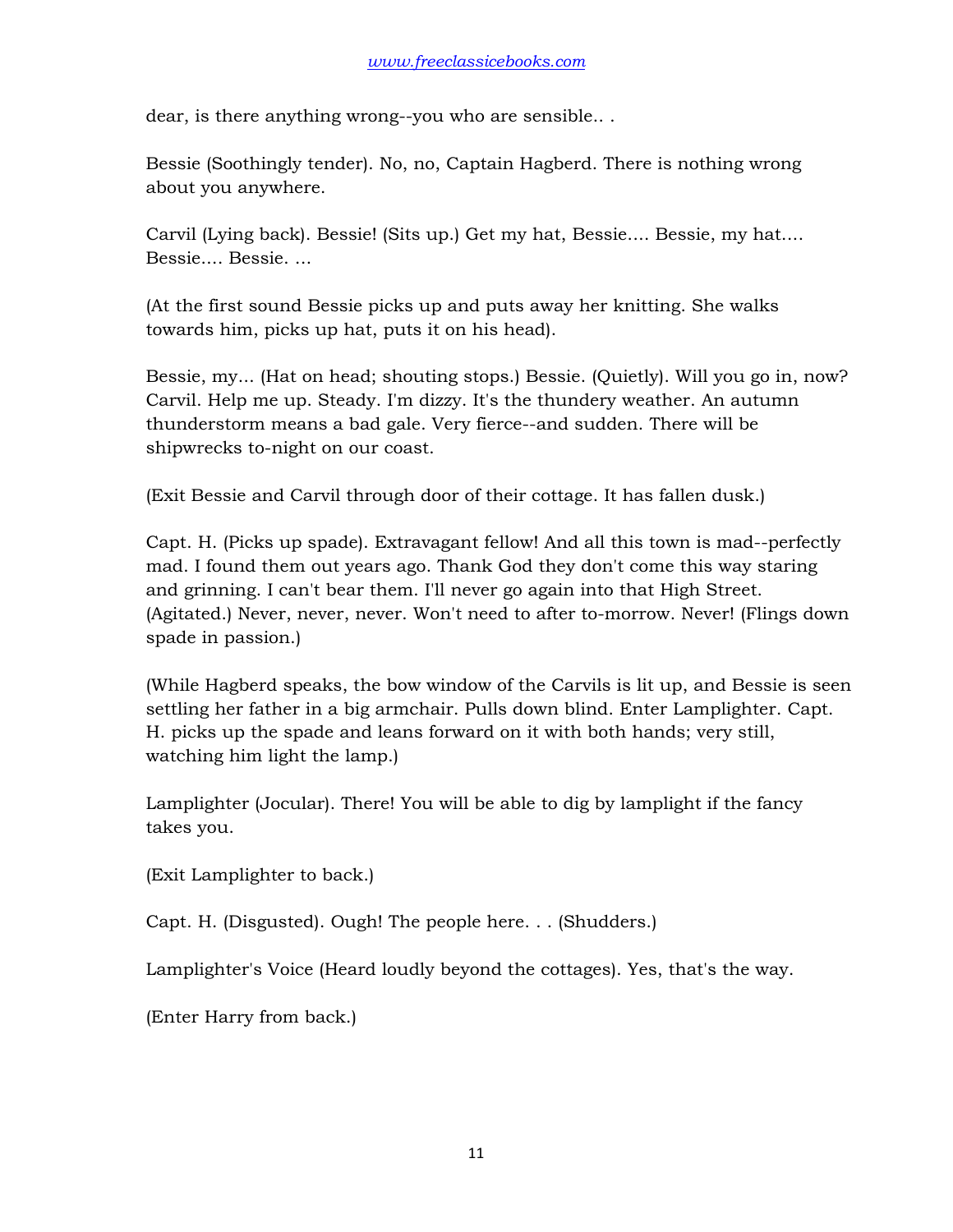#### **SCENE III.**

(Capt. H. Harry. Later Bessie).

Harry Hagberd (thirty-one, tall, broad shoulders, shaven face, small moustache. Blue serge suit. Coat open. Grey flannel shirt without collar and tie. No waistcoat. Belt with buckle. Black, soft felt hat, wide-brimmed, worn crushed in the crown and a little on one side. Good nature, recklessness, some swagger in the bearing. Assured, deliberate walk with a heavy tread. Slight roll in the gait. Walks down. Stops, hands in pockets. Looks about. Speaks.) This must be it. Can't see anything beyond. There's somebody. (Walks up to Capt. Hagberd's gate?) Can you tell me... (Manner changes. Leans elbow on gate?) Why, you must be Capt. Hagberd himself.

Capt. H. (In garden, both hands on spade, peering, startled). Yes, I am.

Harry (Slowly). You've been advertising in the papers for your son, I believe.

Capt. H. (Off his guard, nervous). Yes. My only boy Harry. He's coming home tomorrow. (Mumbles.) For a permanent stay.

Harry (Surprised). The devil he is! (Change of tone?) My word! You've grown a beard like Father Christmas himself.

Capt. H. (Impressively). Go your way. (Waves one hand loftily?) What's that to you. Go your way. (Agitated?) Go your way.

Harry. There, there. I am not trespassing in the street--where I stand--am I? Tell you what, I fancy there's something wrong about your news. Suppose you let me come in--for a quiet chat, you know.

Capt. H. (Horrified). Let you--you come in!

Harry (Persuasive). Because I could give you some real information about your son. The--very--latest--tip. If you care to hear.

Capt. H. (Explodes). No! I don't care to hear. (Begins to pace to and fro, spade on shoulder. Gesticulating with his other arm.) Here's a fellow--a grinning town fellow, who says there's something wrong. (Fiercely.) I have got more information than you're aware of. I have all the information I want. I have had it for years--for years--for years--enough to last me till to-morrow! Let you come in, indeed! What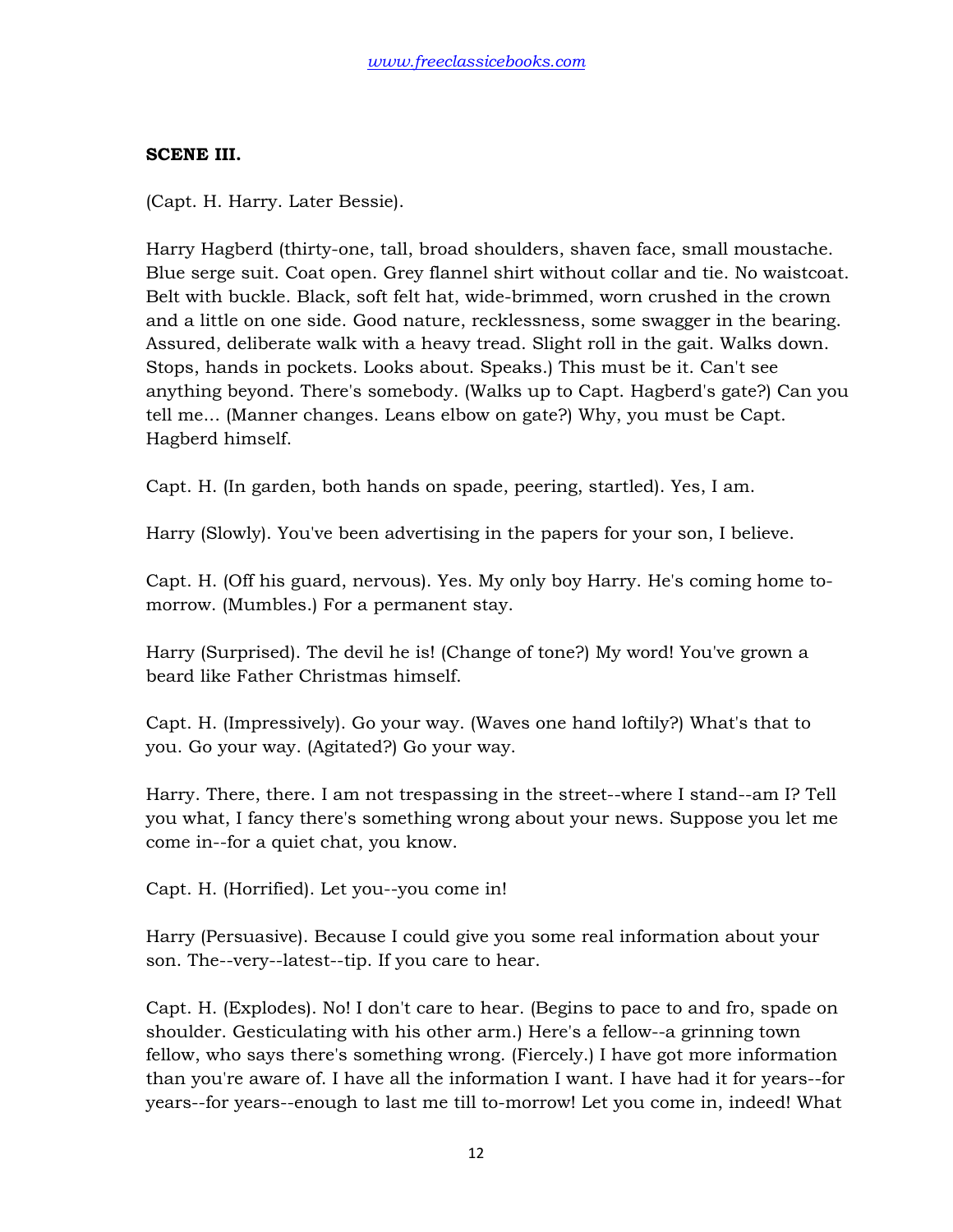would Harry say?

(Bessie Carvil appears at cottage door with a white wrap on her head and stands in her garden trying to see).

Bessie. What's the matter?

Capt. H. (Beside himself). An information fellow. (Stumbles.)

Harry (Putting out arm to steady him, gravely). Here! Steady a bit! Seems to me somebody's been trying to get at you. (Change of tone.) Hullo! What's this rig you've got on?... Storm canvas coat, by George! (He gives a frig, throaty laugh.) Well! You are a character!

Capt. H. (Daunted by the allusion, looks at coat). I--I wear it for--for the time being. Till--till--to-morrow. (Shrinks away, spade in hand, to door of his cottage.)

Bessie (Advancing). And what may you want, sir?

Harry (Turns to Bessie at once; easy manner). I'd like to know about this swindle that's going to be sprung on him. I didn't mean to startle the old man. You see, on my way here I dropped into a barber's to get a twopenny shave, and they told me there that he was something of a character. He has been a character all his life.

Bessie (Wondering). What swindle?

Capt. H. A grinning fellow! (Makes sudden dash indoors with the spade. Door slams. Affected gurgling laugh within.)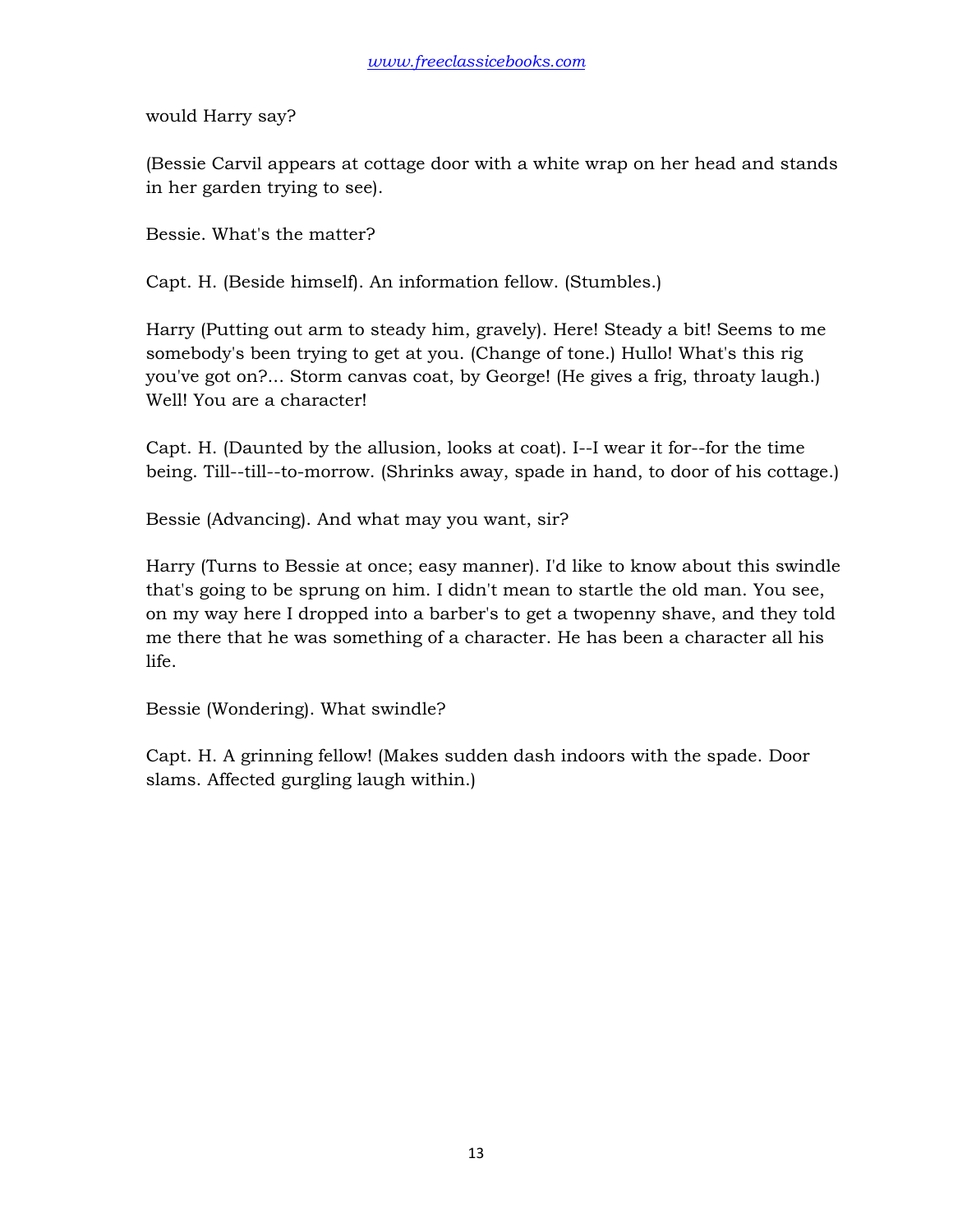#### **SCENE IV.**

(Bessie and Harry. Later Capt. H. from window).

Harry (After a short silence). What on earth's upset him so? What's the meaning of all this fuss? He isn't always like that, is he?

Bessie. I don't know who you are; but I may tell you that his mind has been troubled for years about an only son who ran away from home--a long time ago. Everybody knows that here.

Harry (Thoughtful). Troubled--for years! (Suddenly.) Well, I am the son.

Bessie (Steps back). You! . .. Harry!

Harry (Amused, dry tone). Got hold of my name, eh? Been making friends with the old man?

Bessie (Distressed). Yes... I... sometimes. . . (Rapidly!) He's our landlord.

Harry (Scornfully). Owns both them rabbit hutches, does he? Just a thing he'd be proud of... (Earnest.) And now you had better tell me all about that chap who's coming to-morrow. Know anything of him? I reckon there's more than one in that little game. Come! Out with it! (Chaffing.) I don't take no... from women.

Bessie (Bewildered). Oh! It's so difficult... What had I better do?...

Harry (Good-humoured). Make a clean breast of it.

Bessie (Wildly to herself). Impossible! (Starts.) You don't understand. I must think--see--try to--I, I must have time. Plenty of time.

Harry. What for? Come. Two words. And don't be afraid for yourself. I ain't going to make it a police job. But it's the other fellow that'll get upset when he least expects it. There'll be some fun when he shows his mug here to-morrow. (Snaps fingers.) I don't care that for the old man's dollars, but right is right. You shall see me put a head on that coon, whoever he is.

Bessie (Wrings hands slightly). What had I better do? (Suddenly to Harry.) It's you--you yourself that we--that he's waiting for. It's you who are to come tomorrow.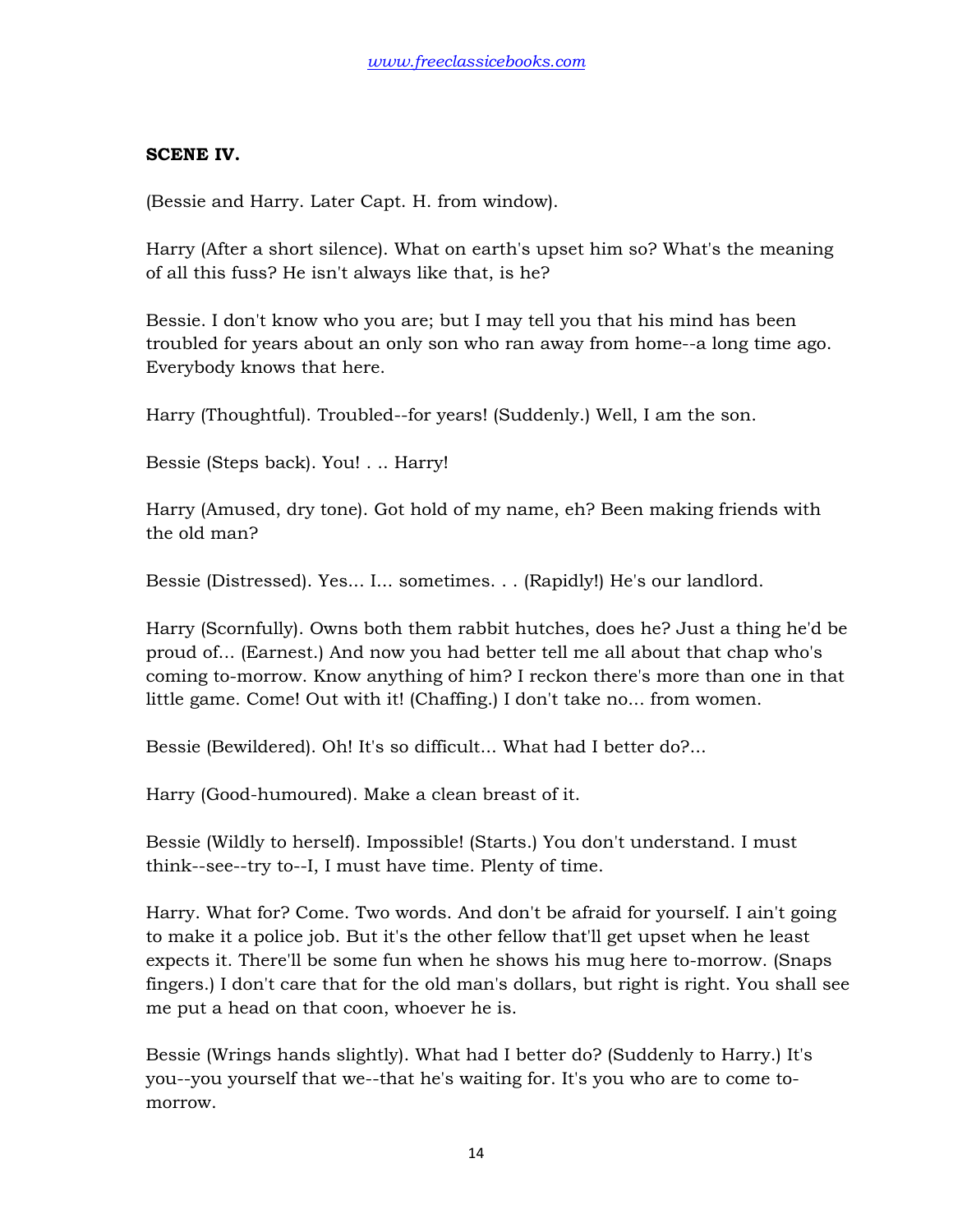Harry (Slowly). Oh! it's me! (Perplexed.) There's something there I can't understand. I haven't written ahead or anything. It was my chum who showed me the advertisement with the old boy's address, this very morning--in London.

Bessie (Anxious). How can I make it plain to you without... (Bites her lip, embarrassed.) Sometimes he talks so strangely.

Harry (Expectant). Does he? What about?

Bessie. Only you. And he will stand no contradicting.

Harry. Stubborn. Eh? The old man hasn't changed much from what I can remember. (They stand looking at each other helplessly.)

Bessie. He's made up his mind you would come back . . . to-morrow.

Harry. I can't hang about here till morning. Got no money to get a bed. Not a cent. But why won't to-day do?

Bessie. Because you've been too long away.

Harry (With force). Look here, they fairly drove me out. Poor mother nagged at me for being idle, and the old man said he would cut my soul out of my body rather than let me go to sea.

Bessie (Murmurs). He can bear no contradicting.

Harry (Continuing). Well, it looked as tho' he would do it too. So I went. (Moody.) It seems to me sometimes I was born to them by a mistake... in that other rabbit hutch of a house.

Bessie (A little mocking). And where do you think you ought to have been born by rights?

Harry. In the open--upon a beach--on a windy night.

Bessie (Faintly). Ah!

Harry. They were characters, both of them, by George! Shall I try the door?

Bessie. Wait. I must explain to you why it is to-morrow.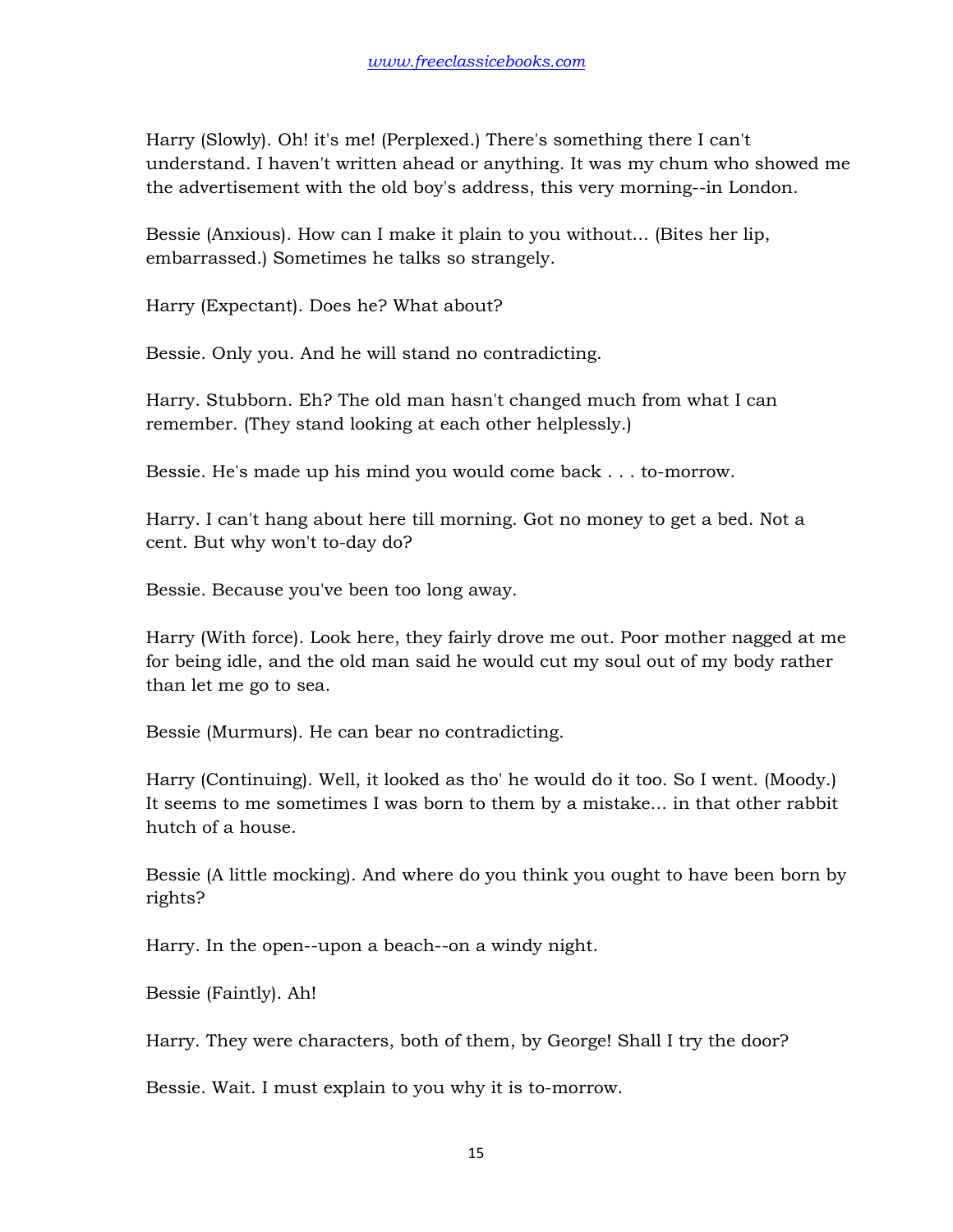Harry. Aye. That you must, or...

(Window in H.'s cottage runs up.)

Capt. H.'s Voice (Above). A--grinning--information--fellow coming to worry me in my own garden! What next?

(Window rumbles down.)

Bessie. Yes. I must. (Lays hand on Harry's sleeve.) Let's get further off. Nobody ever comes this way after dark.

Harry (Careless laugh). Aye. A good road for a walk with a girl.

(They turn their backs on audience and move up the stage slowly. Close together. Harry bends his head over Bessie).

Bessie's Voice (Beginning eagerly). People here somehow did not take kindly to him.

Harry's Voice. Aye. Aye. I understand that.

(They walk slowly back towards the front.)

Bessie. He was almost ready to starve himself for your sake.

Harry. And I had to starve more than once for his whim.

Bessie. I'm afraid you've a hard heart. (Remains thoughtful.)

Harry. What for? For running away? (Indignant.) Why, he wanted to make a blamed lawyer's clerk of me.

(From here this scene goes on mainly near and about the street lamp.)

Bessie (Rousing herself). What are you? A sailor?

Harry. Anything you like. (Proudly.) Sailor enough to be worth my salt on board any craft that swims the seas.

Bessie. He will never, never believe it. He mustn't be contradicted.

Harry. Always liked to have his own way. And you've been encouraging him.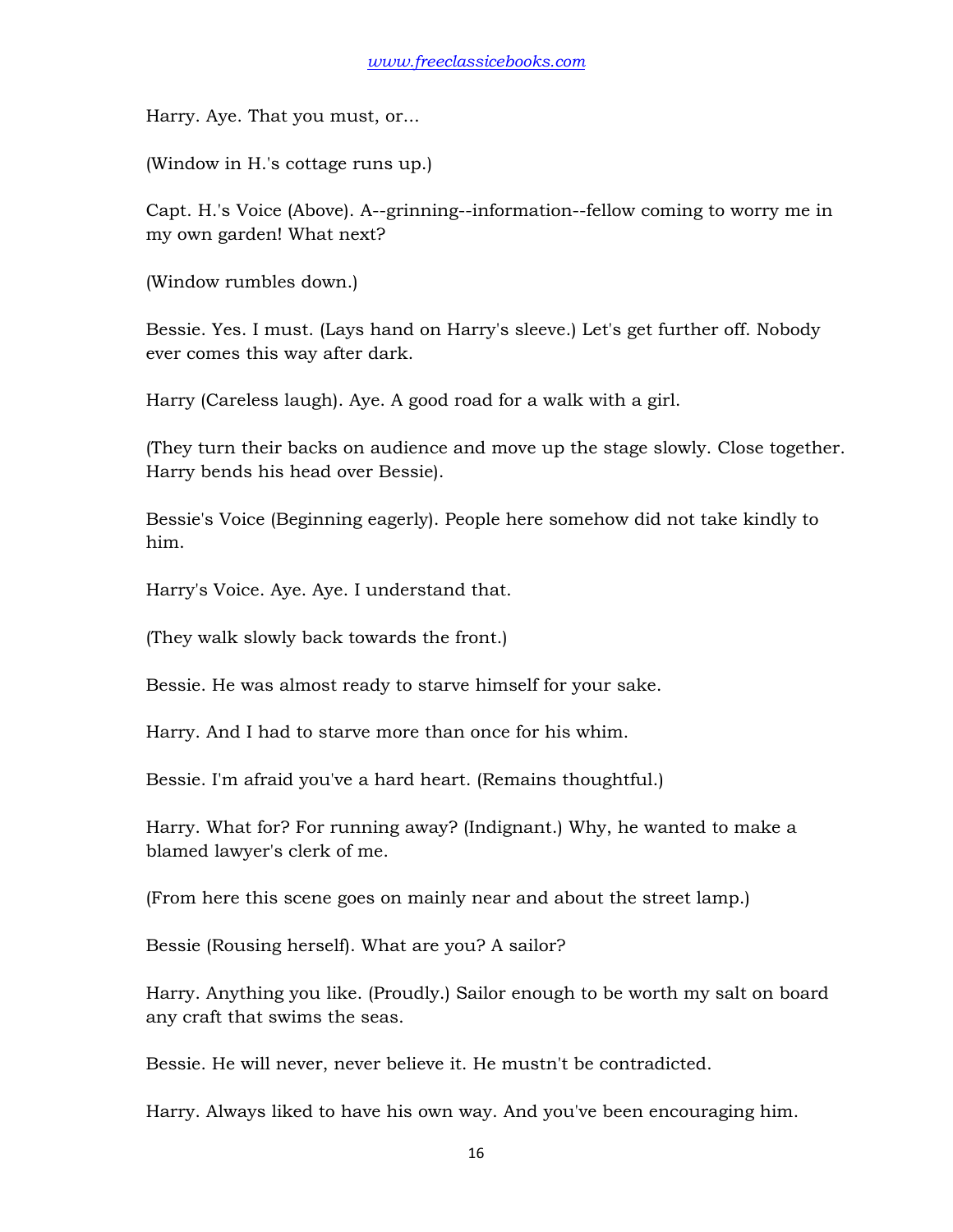Bessie (Earnestly). No!--not in everything--not really!

Harry (Vexed laugh). What about that pretty tomorrow notion? I've a hungry chum in London--waiting for me.

Bessie (Defending herself). Why should I make the poor old friendless man miserable? I thought you were far away. I thought you were dead. I didn't know but you had never been born. I... I... (Harry turns to her. She desperately.) It was easier to believe it myself. (Carried away.) And after all it's true. It's come to pass. This is the to-morrow we've been waiting for.

Harry (Half perfunctorily). Aye. Anybody can see that your heart is as soft as your voice.

Bessie (As if unable to keep back the words). I didn't think you would have noticed my voice.

Harry (Already inattentive). H'm. Dashed scrape. This is a queer to-morrow, without any sort of today, as far as I can see. (Resolutely.) I must try the door.

Bessie. Well--try, then.

Harry (From gate looking over shoulder at Bessie). He ain't likely to fly out at me, is he? I would be afraid of laying my hands on him. The chaps are always telling me I don't know my own strength.

Bessie (In front). He's the most harmless creature that ever. ..

Harry. You wouldn't say so if you had seen him walloping me with a hard leather strap. (Walking up garden.) I haven't forgotten it in sixteen long years. (Rat-tat-tat twice.) Hullo, Dad. (Bessie intensely expectant. Rat-tat-tat.) Hullo, Dad--let me in. I am your own Harry. Straight. Your son Harry come back home--a day too soon.

(Window above rumbles up.)

Capt. H. (Seen leaning out, aiming with spade). Aha! Bessie (Warningly). Look out, Harry! (Spade falls.) Are you hurt? (Window rumbles down.) Harry (In the distance). Only grazed my hat.

Bessie. Thank God! (Intensely.) What'll he do now?

Harry (Comes forward, slamming gate behind him). Just like old times. Nearly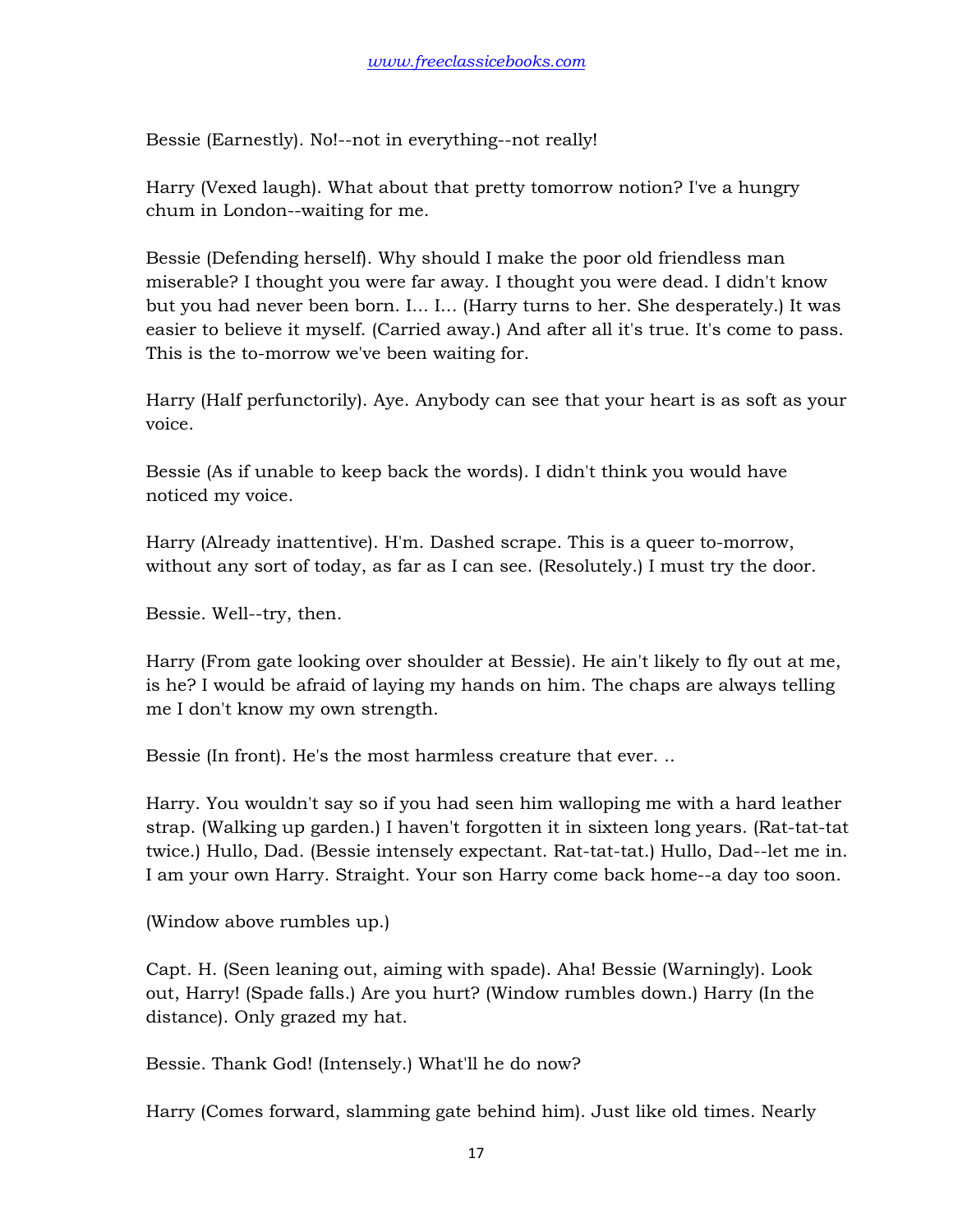licked the life out of me for wanting to go away, and now I come back he shies a confounded old shovel at my head. (Fumes. Laughs a little). I wouldn't care, only poor little Ginger--Ginger's my chum up in London--he will starve while I walk back all the way from here. (Faces Bessie blankly.) I spent my last twopence on a shave. ... Out of respect for the old man.

Bessie. I think, if you let me, I could manage to talk him round in a week, maybe.

(A muffled periodical bellowing had been heard faintly for some time.)

Harry (On the alert). What's this? Who's making this row? Hark! Bessie, Bessie. It's in your house, I believe.

Bessie (Without stirring, drearily). It's for me.

Harry (Discreetly, whispering). Good voice for a ship's deck in a squall. Your husband? (Steps out of lamplight.)

Bessie. No. My father. He's blind. (Pause). I'm not married.

(Bellowings grow louder.)

Harry. Oh, I say. What's up? Who's murdering him?

Bessie (Calmly). I expect he's finished his tea. (Bellowing continues regularly.)

Harry. Hadn't you better see to it? You'll have the whole town coming out here presently. (Bessie moves off.) I say! (Bessie stops.) Couldn't you scare up some bread and butter for me from that tea? I'm hungry. Had no breakfast.

Bessie (Starts off at the word "hungry," dropping to the ground the white woollen shawl). I won't be a minute. Don't go away.

Harry (Alone; picks up shawl absently, and, looking at it spread out in his hands, pronounces slowly). A--dam'--silly--scrape. (Pause. Throws shawl on arm. Strolls up and down. Mutters.) No money to get back. (Louder.) Silly little Ginger'll think I've got hold of the pieces and given an old shipmate the go by. One good shove-- (Makes motion of bursting in door with his shoulders)--would burst that door in-- I bet. (Looks about.) I wonder where the nearest bobby is! No. They would want to bundle me neck and crop into chokey. (Shudders.) Perhaps. It makes me dog sick to think of being locked up. Haven't got the nerve. Not for prison. (Leans against lamp-post.) And not a cent for my fare. I wonder if that girl now...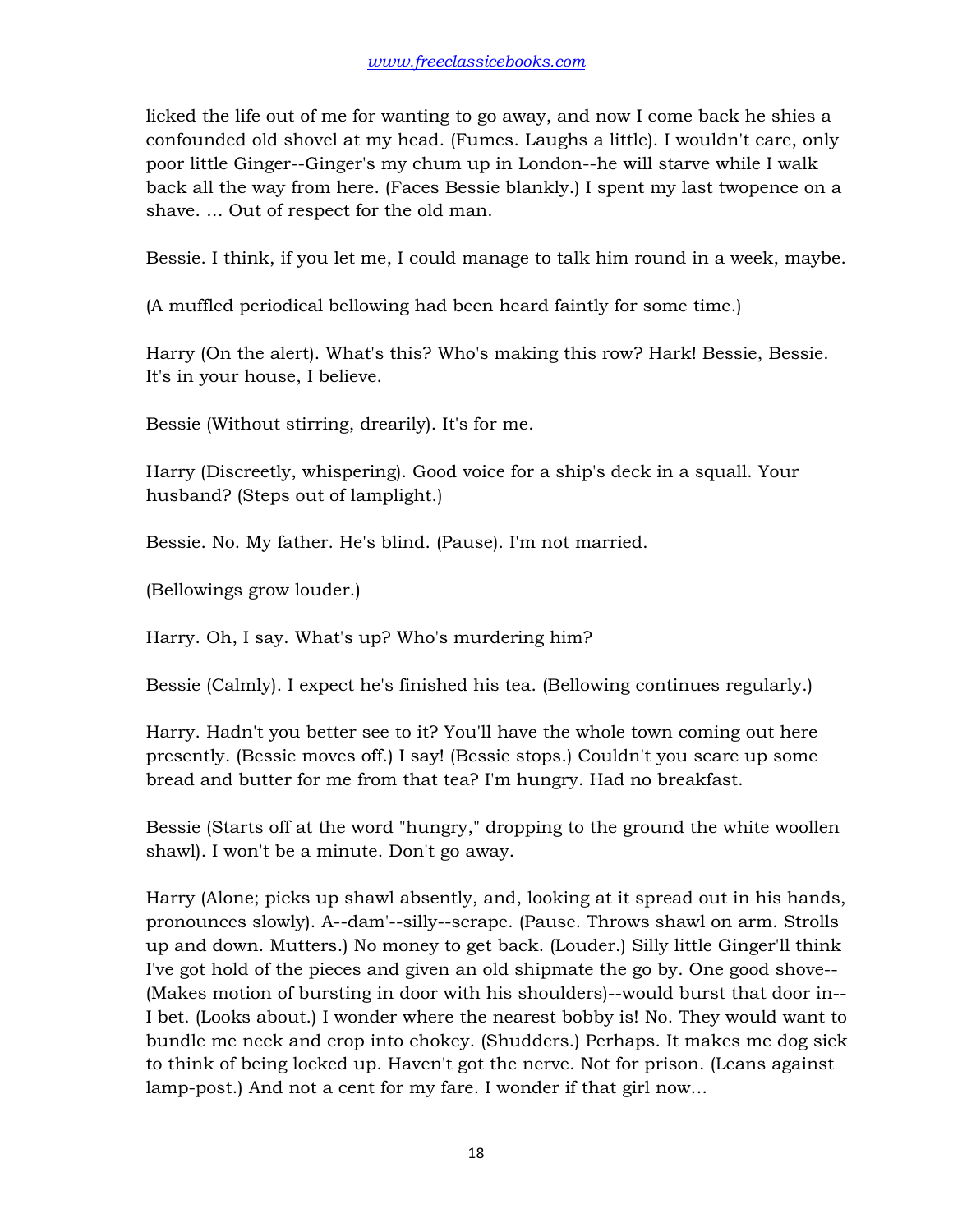Bessie (Coming hastily forward, plate with bread and meat in hand). I didn't take time to get anything else....

Harry (Begins to eat). You're not standing treat to a beggar. My dad is a rich man- -you know.

Bessie (Plate in hand). You resemble your father.

Harry. I was the very image of him in face from a boy--(Eats)--and that's about as far as it goes. He was always one of your domestic characters. He looked sick when he had to go to sea for a fortnight's trip. (Laughs.) He was all for house and home.

Bessie. And you? Have you never wished for a home? (Goes off with empty plate and puts it down hastily on Carvil's bench--out of sight.)

Harry (Left in front). Home! If I found myself shut up in what the old man calls a home, I would kick it down about my ears on the third day--or else go to bed and die before the week was out. Die in a house--ough!

Bessie (Returning; stops and speaks from garden railing). And where is it that you would wish to die?

Harry. In the bush, in the sea, on some blamed mountain-top for choice. No such luck, tho', I suppose.

Bessie (From distance). Would that be luck? Harry. Yes! For them that make the whole world their home.

Bessie (Comes forward shyly). The world's a cold home--they say.

Harry (A little gloomy). So it is. When a man's done for.

Bessie. You see! (Taunting). And a ship's not so very big after all.

Harry. No. But the sea is great. And then what of the ship! You love her and leave her, Miss--Bessie's your name--isn't it?... I like that name.

Bessie. You like my name! I wonder you remembered it.... That's why, I suppose.

Harry (Slight swagger in voice). What's the odds! As long as a fellow has lived. And a voyage isn't a marriage--as we sailors say.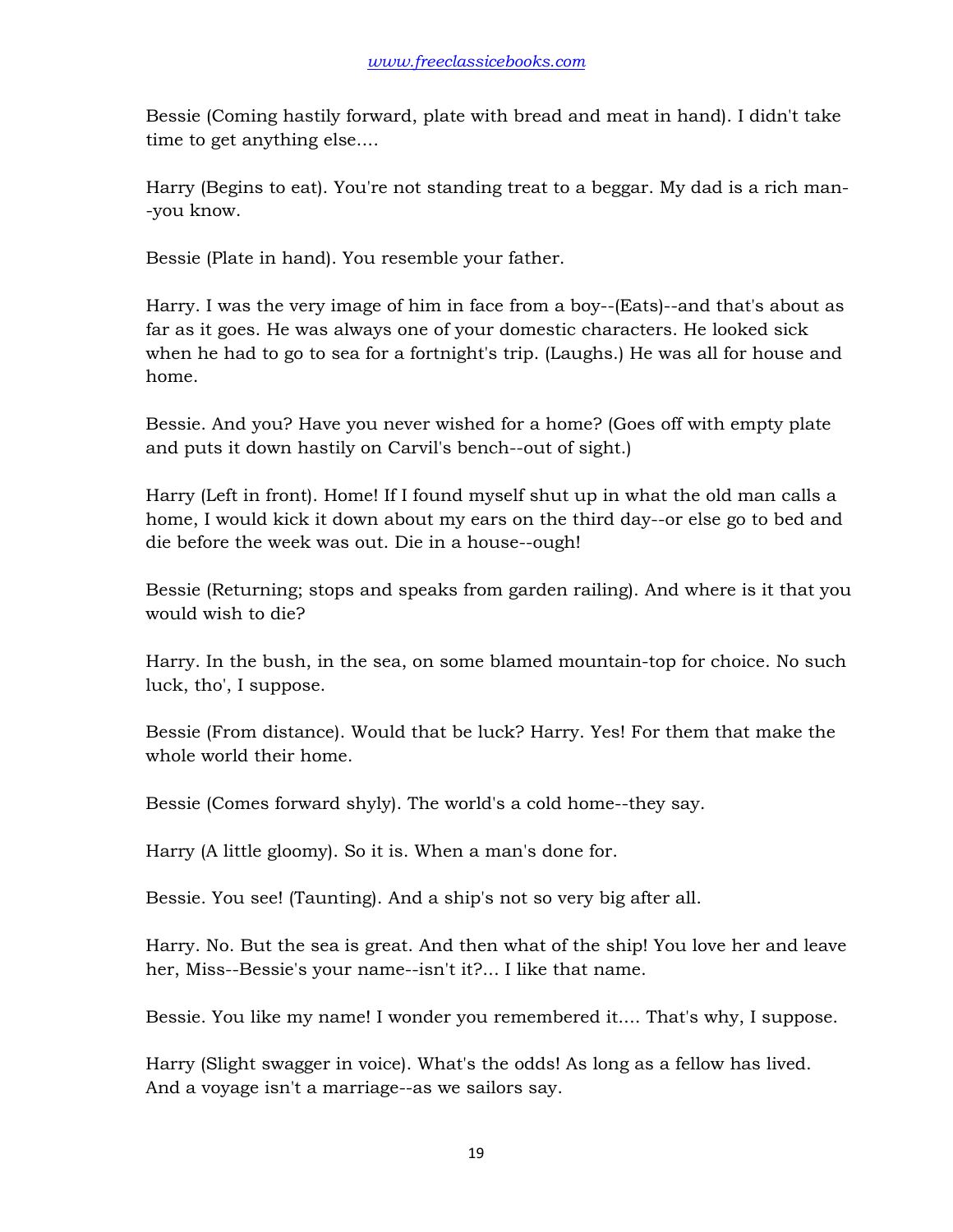Bessie. So you're not married--(Movement of Harry)--to any ship.

Harry (Soft laugh). Ship! I've loved and left more of them than I can remember. I've been nearly everything you can think of but a tinker or a soldier; I've been a boundary rider; I've sheared sheep and humped my swag and harpooned a whale; I've rigged ships and skinned dead bullocks and prospected for gold--and turned my back on more money than the old man would have scraped together in his whole life.

Bessie (Thoughtfully). I could talk him over in a week.. . .

Harry (Negligently). I dare say you could. (Joking.) I don't know but what I could make shift to wait if you only promise to talk to me now and then. I've grown quite fond of your voice. I like a right woman's voice.

Bessie (Averted head). Quite fond! (Sharply.) Talk! Nonsense! Much you'd care. (Businesslike.) Of course I would have to sometimes.... (Thoughtful again.) Yes. In a week--if--if only I knew you would try to get on with him afterwards.

Harry (Leaning against lamp-post; growls through his teeth). More humouring. Ah! well, no! (Hums significantly)

 Oh, oh, oh, Rio, . . . And fare thee well My bonnie young girl, We're bound for Rio Grande.

Bessie (Shivering). What's this?

Harry. Why! The chorus of an up-anchor tune. Kiss and go. A deep-water ship's good-bye.... You are cold. Here's that thing of yours I've picked up and forgot there on my arm. Turn round a bit. So. (Wraps her up--commanding.) Hold the ends together in front.

Bessie (Softly). A week is not so very long.

Harry (Begins violently). You think that I-------

(Stops with sidelong look at her.) I can't dodge about in ditches and live on air and water. Can I? I haven't any money--you know.

Bessie. He's been scraping and saving up for years. All he has is for you, and perhaps...

Harry (Interrupts). Yes. If I come to sit on it like a blamed toad in a hole. Thank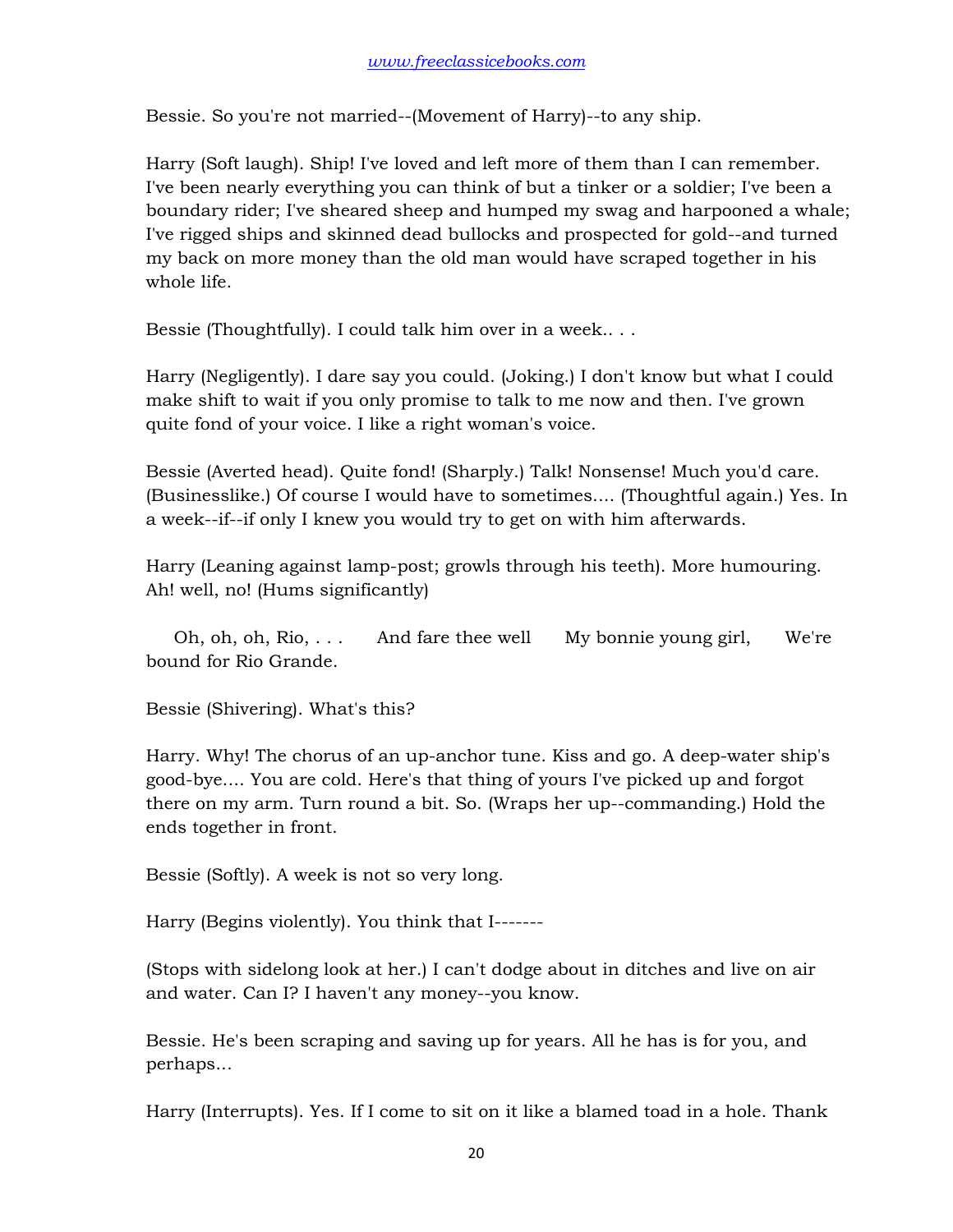you.

Bessie (Angrily). What did you come for, then?

Harry (Promptly). For five quid--(Pause.)--after a jolly good spree.

Bessie (Scathingly). You and that--that--chum of yours have been drinking.

Harry (Laughs). Don't fly out, Miss Bessie--dear. Ginger's not a bad little chap. Can't take care of himself, tho'. Blind three days. (Serious.) Don't think I am given that way. Nothing and nobody can get over me unless I like. I can be as steady as a rock.

Bessie (Murmurs). Oh! I don't think you are bad.

Harry (Approvingly). You're right there. (Impulsive.) Ask the girls all over------- (Checks himself.) Ginger, he's long-headed, too, in his way--mind you. He sees the paper this morning, and says he to me, 'Hallo! Look at that, Harry--loving parent--that's five quid, sure.' So we scraped all our pockets for the fare....

Bessie (Unbelieving). You came here for that.

Harry (Surprised). What else would I want here? Five quid isn't much to ask for- once in sixteen years. (Through his teeth with a sidelong look at B.) And now I am ready to go--for my fare.

Bessie (Clasping her hands). Whoever heard a man talk like this before! I can't believe you mean it?

Harry. What? That I would go? You just try and see.

Bessie (Disregarding him). Don't you care for anyone? Didn't you ever want anyone in the world to care for you?

Harry. In the world! (Boastful.) There's hardly a place you can go in the world where you wouldn't find somebody that did care for Harry Hagberd. (Pause.) I'm not of the sort that go about skulking under false names.

Bessie. Somebody--that means a woman.

Harry. Well! And if it did.

Bessie (Unsteadily). Oh, I see how it is. You get round them with your soft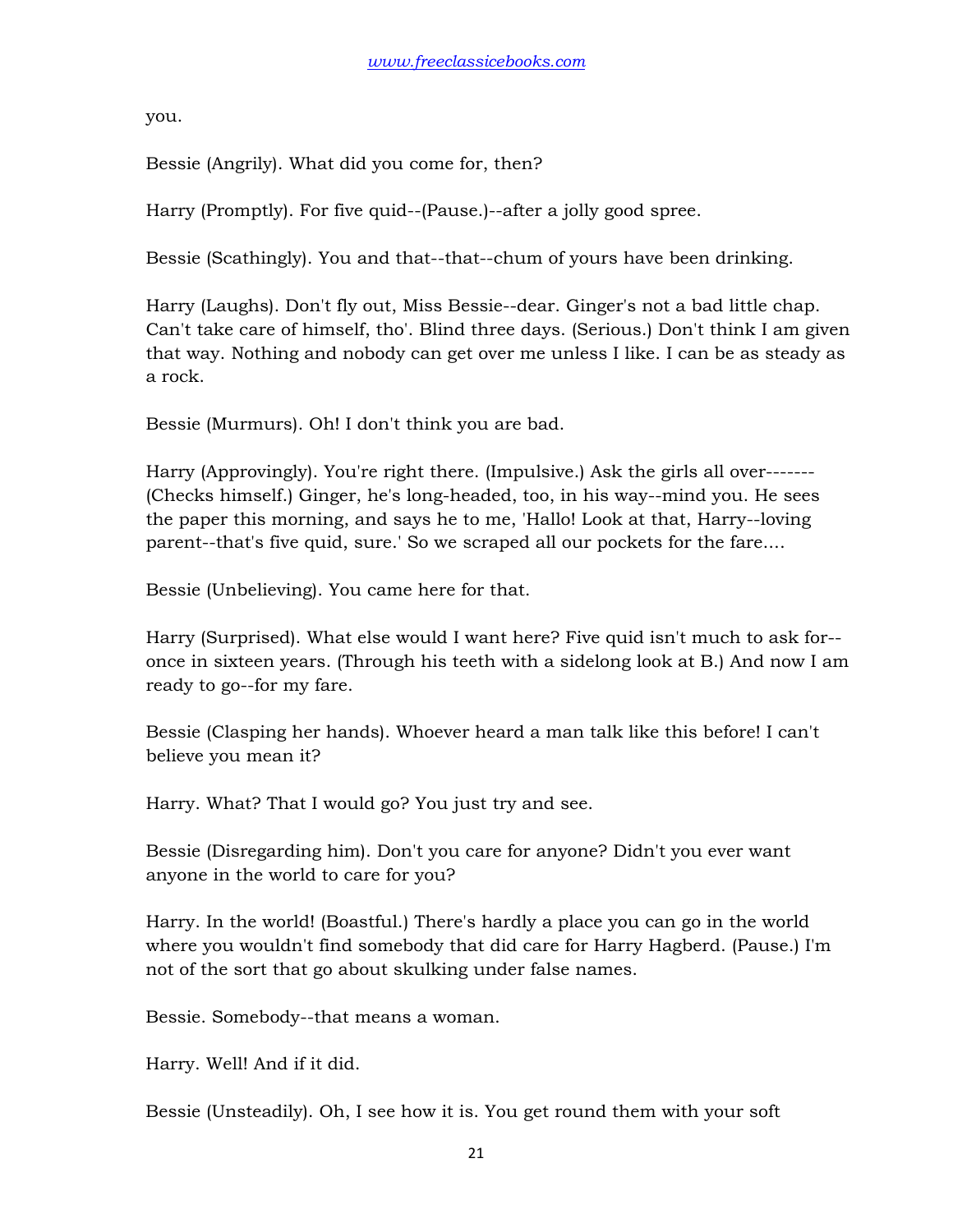speeches, your promises, and then...

Harry (Violently). Never!

Bessie (Startled, steps back). Ah--you never. . .

Harry (Calm). Never yet told a lie to a woman.

Bessie. What lie?

Harry. Why, the lie that comes glib to a man's tongue. None of that for me. I leave the sneaking off to them soft-spoken chaps you're thinking of. No! If you love me you take me. And if you take me--why, then, the capstan-song of deep-water ships is sure to settle it all some fine day.

Bessie (After a short pause, with effort). It's like your ships, then.

Harry (Amused). Exactly, up to now. Or else I wouldn't be here in a silly fix.

Bessie (Assumed indifference). Perhaps it's because you've never yet met------- (Voice fails.)

Harry (Negligently). Maybe. And perhaps never shall.... What's the odds? It's the looking for a thing.... No matter. I love them all--ships and women. The scrapes they got me into, and the scrapes they got me out of--my word! I say, Miss Bessie, what are you thinking of?

Bessie (Lifts her head). That you are supposed never to tell a lie.

Harry. Never, eh? You wouldn't be that hard on a chap.

Bessie (Recklessly). Never to a woman, I mean.

Harry. Well, no. (Serious.) Never anything that matters. (Aside.) I don't seem to get any nearer to my railway fare. (Leans wearily against the lamppost with a faroff look. B. looks at him.)

Bessie. Now what are you thinking of?

Harry (Turns his head; stares at B.). Well, I was thinking what a fine figure of a girl you are.

Bessie (Looks away a moment). Is that true, or is it only one of them that don't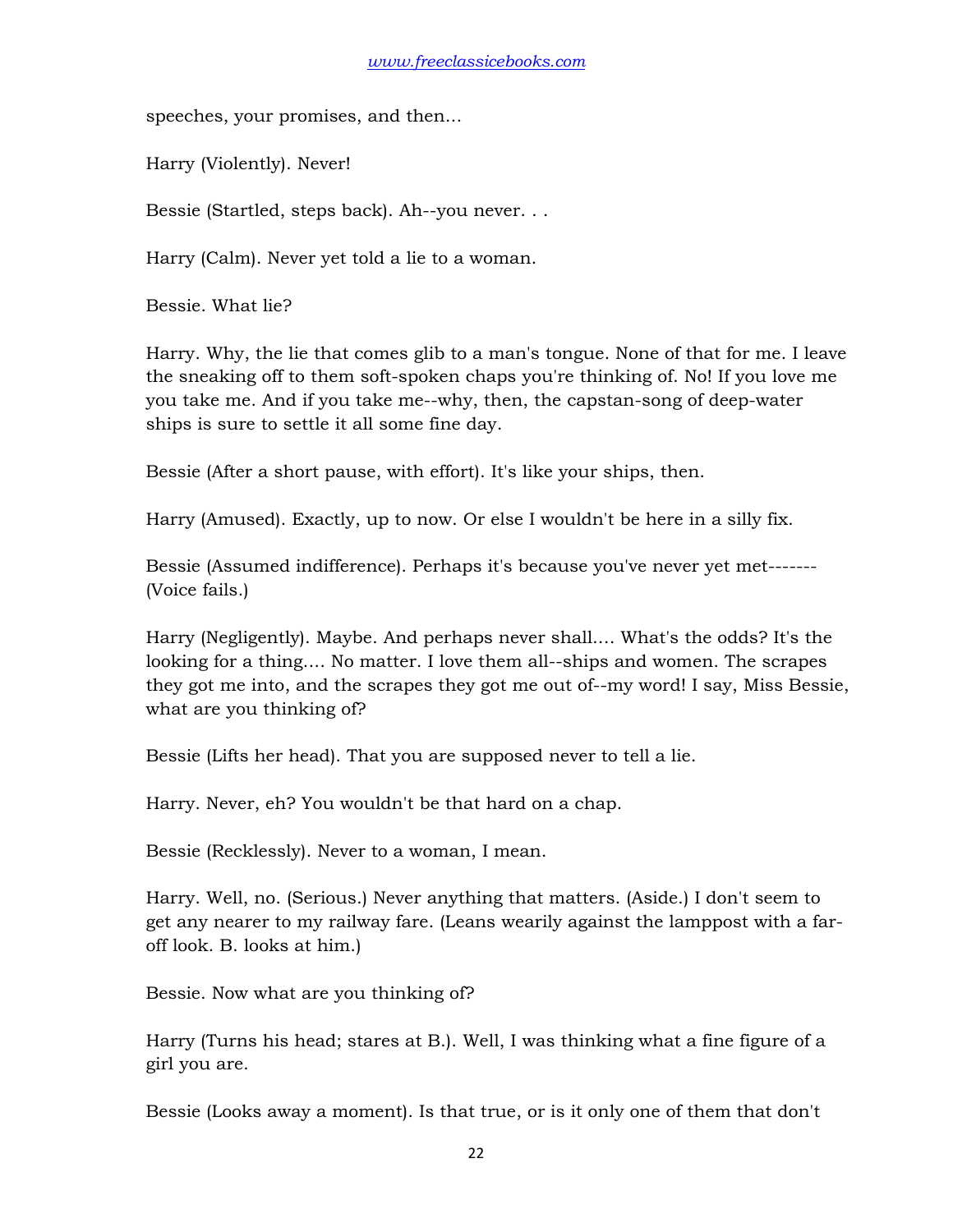matter?

Harry (Laughing a little). No! no! That's true. Haven't you ever been told that before? The men...

Bessie. I hardly speak to a soul from year's end to year's end. Father's blind. He don't like strangers, and he can't bear to think of me out of his call. Nobody comes near us much.

Harry (Absent-minded). Blind--ah! of course.

Bessie. For years and years . . .

Harry (Commiserating). For years and years. In one of them hutches. You are a good daughter. (Brightening up.) A fine girl altogether. You seem the sort that makes a good chum to a man in a fix. And there's not a man in this whole town who found you out? I can hardly credit it, Miss Bessie. (B. shakes her head.) Man I said! (Contemptuous.) A lot of tame rabbits in hutches I call them.... (Breaks off.) I say, when's the last train up to London? Can you tell me?

Bessie (Gazes at him steadily). What for? You've no money.

Harry. That's just it. (Leans back against post again.) Hard luck. (Insinuating.) But there was never a time in all my travels that a woman of the right sort did not turn up to help me out of a fix. I don't know why. It's perhaps because they know without telling that I love them all. (Playful.) I've almost fallen in love with you, Miss Bessie.

Bessie (Unsteady laugh). Why! How you talk! You haven't even seen my face properly. (One step towards H., as if compelled.)

Harry (Bending forward gallantly). A little pale. It suits some. (Puts out his hand, catches hold of B.'s arm. Draws her to him.) Let's see.... Yes, it suits you. (It's a moment before B. puts up her hands, palms out, and turns away her head.)

Bessie (Whispering). Don't. (Struggles a little. Released, stands averted.)

Harry. No offence. (Stands, back to audience, looking at H.'s cottage.)

Bessie (Alone in front; faces audience; whispers). My voice--my figure--my heart- my face....

(A silence. B. 's face gradually lights up. Directly H. speaks, expression of hopeful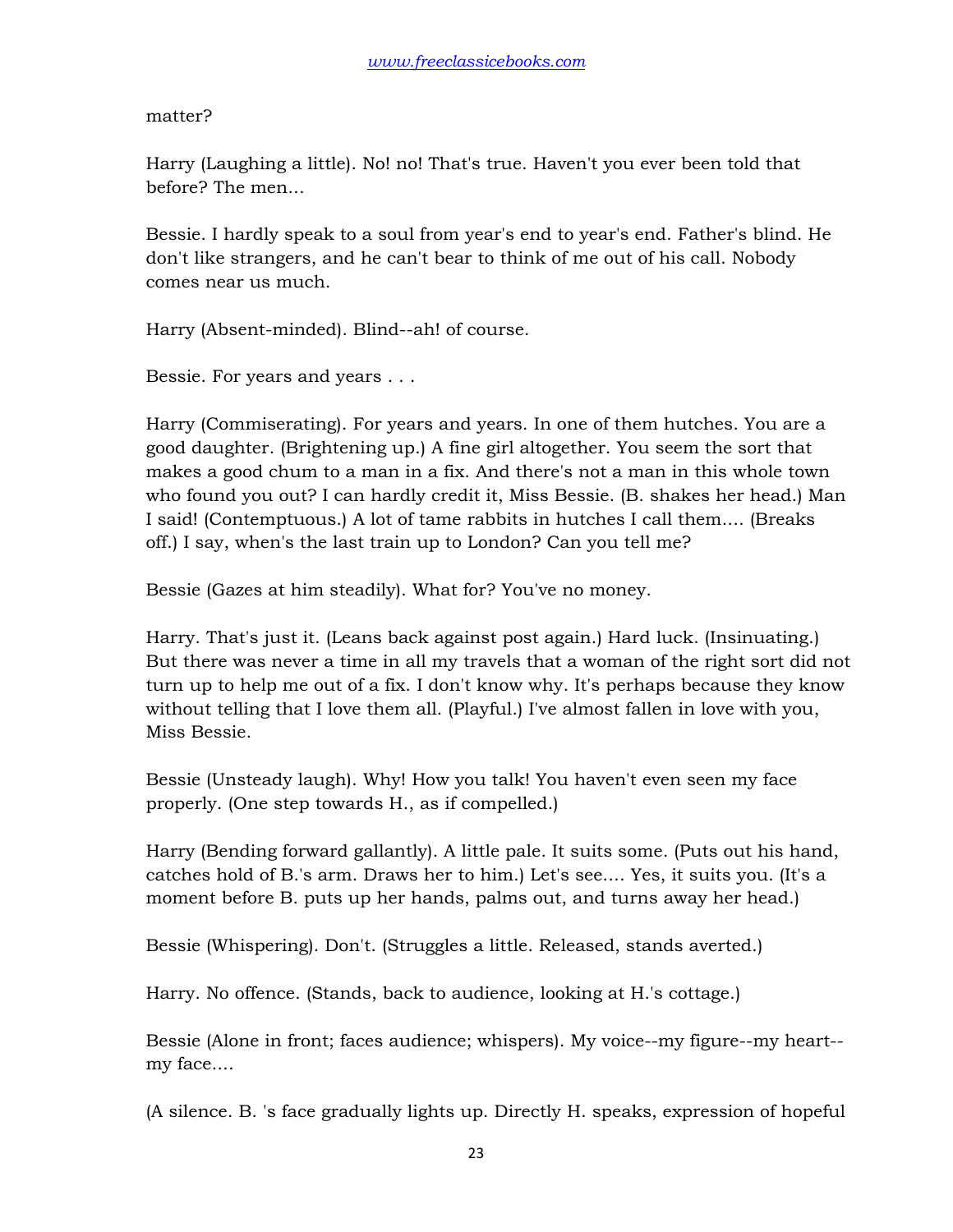attention.)

Harry (From railings). The old man seems to have gone to sleep waiting for that to-morrow of his.

Bessie. Come away. He sleeps very little.

Harry (Strolls down). He has taken an everlasting jamming hitch round the whole business. (Vexed.) Cast it loose who may. (Contemptuous exclamation.) Tomorrow. Pooh! It'll be just another mad today.

Bessie. It's the brooding over his hope that's done it. People teased him so. It's his fondness for you that's troubled his mind.

Harry. Aye. A confounded shovel on the head. The old man had always a queer way of showing his fondness for me.

Bessie. A hopeful, troubled, expecting old man--left alone--all alone.

Harry (Lower tone). Did he ever tell you what mother died of?

Bessie. Yes. (A little bitter.) From impatience.

Harry (Makes a gesture with his arm; speaks vaguely but with feeling). I believe you have been very good to my old man....

Bessie (Tentative). Wouldn't you try to be a son to him?

Harry (Angrily). No contradicting; is that it? You seem to know my dad pretty well. And so do I. He's dead nuts on having his own way--and I've been used to have my own too long. It's the deuce of a fix.

Bessie. How could it hurt you not to contradict him for a while--and perhaps in time you would get used. ..

Harry (Interrupts sulkily). I ain't accustomed to knuckle under. There's a pair of us. Hagberd's both. I ought to be thinking of my train.

Bessie (Earnestly). Why? There's no need. Let us get away up the road a little.

Harry (Through his teeth). And no money for the fare. (Looks up.) Sky's come overcast. Black, too. It'll be a wild, windy night... to walk the high road on. But I and wild nights are old friends wherever the free wind blows.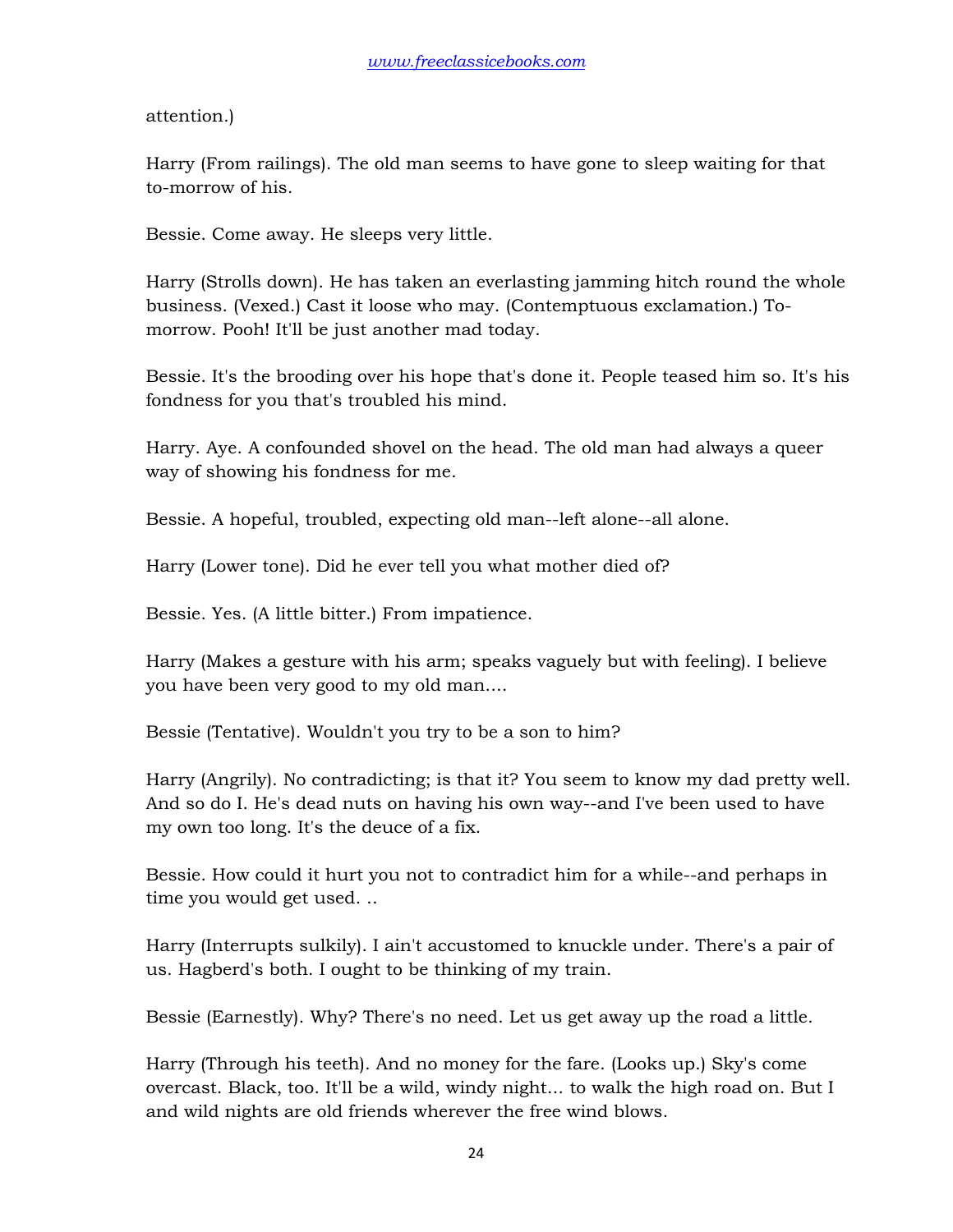Bessie (Entreating). No need. No need. (Looks apprehensively at Hagberd's cottage. Takes a couple of steps up as if to draw Harry further off. Harry follows. Both stop.)

Harry (After waiting). What about this tomorrow whim?

Bessie. Leave that to me. Of course all his fancies are not mad. They aren't. (Pause.) Most people in this town would think what he had set his mind on quite sensible. If he ever talks to you of it, don't contradict him. It would--it would be dangerous.

Harry (Surprised). What would he do?

Bessie. He would--I don't know--something rash.

Harry (Startled). To himself?

Bessie. No. It'd be against you--I fear.

Harry (Sullen). Let him.

Bessie. Never. Don't quarrel. But perhaps he won't even try to talk to you of it. (Thinking aloud.) Who knows what I can do with him in a week! I can, I can, I can--I must.

Harry. Come--what's this sensible notion of his that I mustn't quarrel about?

Bessie (Turns to Harry, calm, forcible). If I make him once see that you've come back, he will be as sane as you or I. All his mad notions will be gone. But that other is quite sensible. And you mustn't quarrel over it.

(Moves up to back of stage. Harry follows a little behind, away from audience.)

Harry's Voice (Calm). Let's hear what it is.

(Voices cease. Action visible as before. Harry steps back and walks hastily down. Bessie at his elbow, follows with her hands clasped?)

(Loud burst of voice.)

Harry (Raving to and fro). No! Expects me--a home. Who wants his home?... What I want is hard work, or an all-fired racket, or more room than there is in the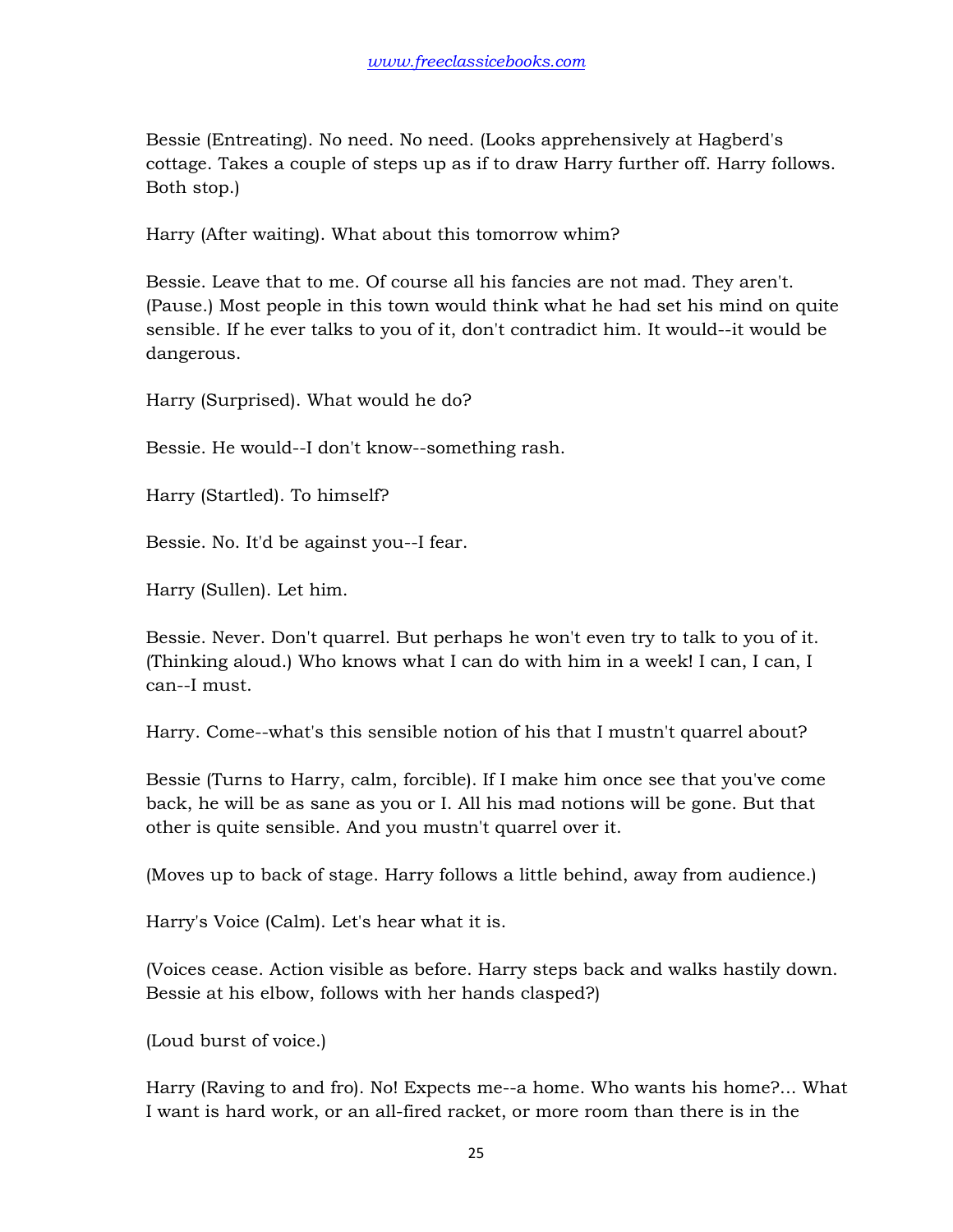whole of England. Expects me! A man like me--for his rotten money--there ain't enough money in the world to turn me into a blamed tame rabbit in a hutch. (He stops suddenly before Bessie, arms crossed on breast. Violently.) Don't you see it?

Bessie (Terrified, stammering faintly). Yes. Yes. Don't look at me like this. (Sudden scream.) Don't quarrel with him. He's mad!

Harry (Headlong utterance). Mad! Not he. He likes his own way. Tie me up by the neck here. Here! Ha! Ha! Ha! (Louder.) And the whole world is not a bit too big for me to spread my elbows in, I can tell you--what's your name--Bessie. (Rising scorn). Marry! Wants me to marry and settle.... (Scathingly.) And as likely as not he has looked out the girl too--dash my soul. Talked to you about it--did he? And do you happen to know the Judy--may I ask?

(Window in Hagberd's cottage runs up. They start and stand still.)

Capt. H. (Above, begins slowly). A grinning information fellow from a crazy town. (Voice changes.) Bessie, I see you. . . .

Bessie (Shrill). Captain Hagberd! Say nothing. You don't understand. For heaven's sake don't.

Capt. H. Send him away this minute, or I will tell Harry. They know nothing of Harry in this crazy town. Harry's coming home to-morrow. Do you hear? One day more!

(Silence.)

Harry (Mutters). Well!--he is a character.

Capt. H. (Chuckles softly). Never you fear! The boy shall marry you. (Sudden anger.) He'll have to. I'll make him. Or, if not--(Furious)--I'll cut him off with a shilling, and leave everything to you. Jackanapes! Let him starve!

(Window rumbles down.)

Harry (Slowly). So it's you--the girl. It's you! Now I begin to see.... By heavens, you have a heart as soft as your woman's voice.

Bessie (Half averted, face in hands). You see! Don't come near me.

Harry (Makes a step towards her). I must have another look at your pale face.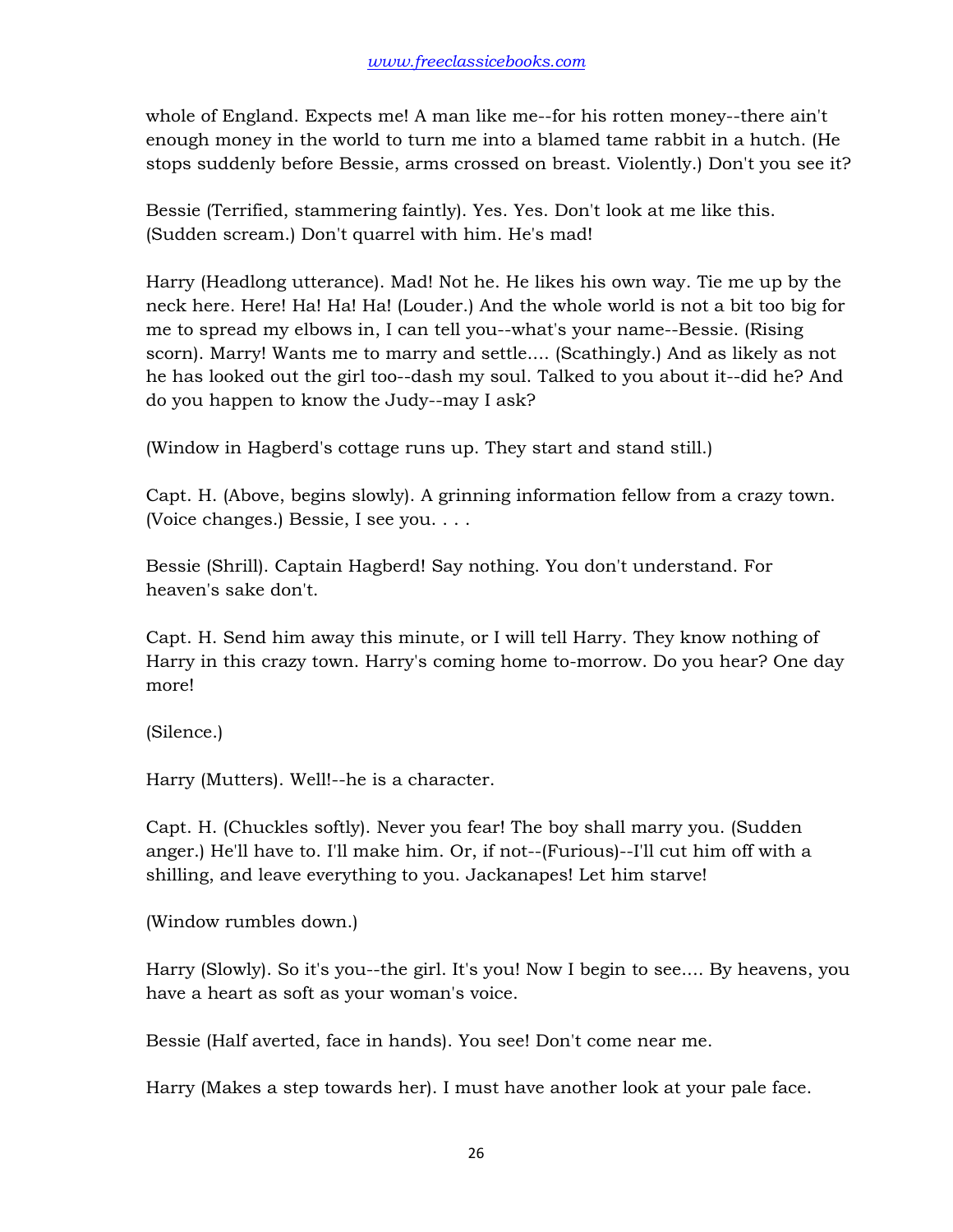Bessie (Turns unexpectedly and pushes him with both hands; Harry staggers back and stands still; Bessie, fiercely). Go away.

Harry (Watching her). Directly. But women always had to get me out of my scrapes. I am a beggar now, and you must help me out of my scrape.

Bessie (Who at the word "beggar" had begun fumbling in the pocket of her dress, speaks wildly). Here it is. Take it. Don't look at me. Don't speak to me!

Harry (Swaggers up under the lamp; looks at coin in his palm). Half-a-quid. . .. My fare!

Bessie (Hands clenched). Why are you still here?

Harry. Well, you are a fine figure of a girl. My word. I've a good mind to stop--for a week.

Bessie (Pain and shame). Oh!.... What are you waiting for? If I had more money I would give it all, all. I would give everything I have to make you go--to make you forget you had ever heard my voice and seen my face. (Covers face with hands.)

Harry (Sombre, watches her). No fear! I haven't forgotten a single one of you in the world. Some've given me more than money. No matter. You can't buy me in- and you can't buy yourself out. . .

(Strides towards her. Seizes her arms. Short struggle. Bessie gives way. Hair falls loose. H. kisses her forehead, cheeks, lips, then releases her. Bessie staggers against railings.)

(Exit Harry; measured walk without haste)

Bessie (Staring eyes, hair loose, back against railings; calls out). Harry! (Gathers up her skirts and runs a little way) Come back, Harry. (Staggers forward against lamp-post) Harry! (Much lower) Harry! (In a whisper) Take me with you. (Begins to laugh, at first faintly, then louder.)

(Window rumbles up, and Capt. H.'s chuckle mingles with Bessie's laughter, which abruptly stops.)

Capt. H. (Goes on chuckling; speaks cautiously). Is he gone yet, that information fellow? Do you see him anywhere, my dear?

Bessie (Low and stammering). N-no, no! (Totters away from lamp-post) I don't see